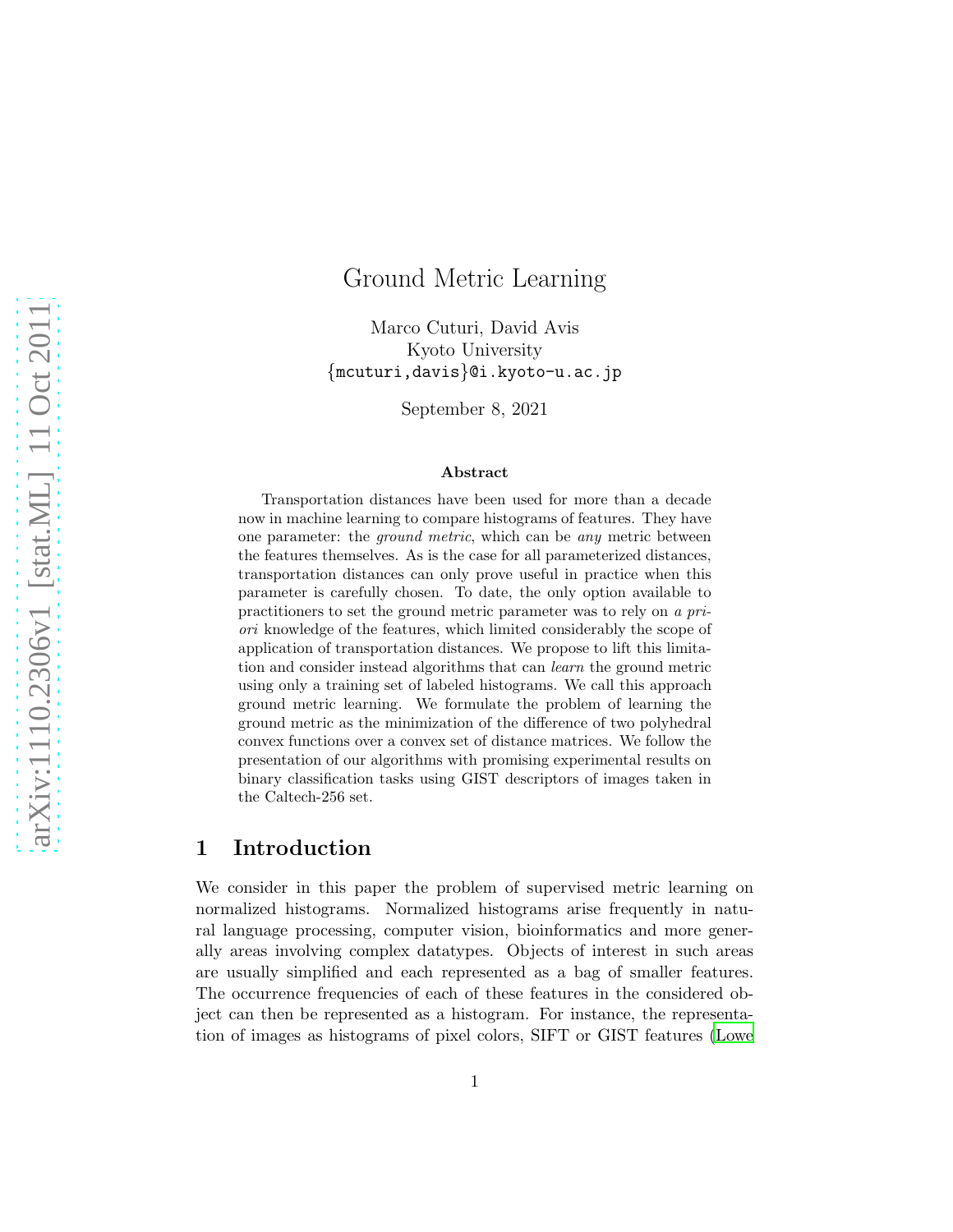[1999](#page-30-0), [Oliva and Torralba 2001](#page-30-1), [Douze et al. 2009](#page-28-0)); texts as bags-of-words or topic allocations [\(Joachims 2002](#page-29-0), [Blei et al. 2003,](#page-28-1) [Blei and](#page-28-2) Lafferty [2009](#page-28-2)); sequences as  $n$ -grams counts [\(Leslie et al. 2002\)](#page-29-1) and graphs as histograms of subgraphs [\(Kashima et al. 2003](#page-29-2)) all follow this principle.

Various distances have been proposed in the statistics and machine learning literatures to compare two histograms [\(Deza and Deza 2009](#page-28-3), §14), [\(Rachev](#page-30-2) [1991](#page-30-2)). Our focus is in this paper is on the family of transportation distances, which is both well motivated theoretically [\(Villani 2003,](#page-30-3) §7), [\(Rachev 1991](#page-30-2), §5) and works well empirically [\(Rubner et al. 1997](#page-30-4); [2000](#page-30-5), Pele [and Werman](#page-30-6) [2009](#page-30-6)). Transportation distances are particularly popular in computer vision, where, after the influential work of [Rubner et al. \(1997\)](#page-30-4), they were called *Earth Mover's Distances* (EMD).

Transportation distances in machine learning can be thought of as metadistances that build upon a *metric on the features* to form a *distance on histograms of features*. Such a metric, which is known in the computer vision literature as the *ground metric*<sup>1</sup> , is the unique parameter of transportation distances. In their seminal paper, [Rubner et al. \(2000](#page-30-5)) argue that, "in general, the ground distance can be any distance and will be chosen according to the problem at hand". To our knowledge, the ground metric has always been considered a priori in all applications of EMD in machine learning. To be more precise, EMD has only been applied to datasets where such a metric was available and motivated by prior knowledge. We argue that this is problematic in two senses: first, this restriction limits the application of transportation distances to problems where such a knowledge exists. Second, even when such an a priori knowledge is available, we argue that there cannot be a "universal" ground metric that will be suitable for all learning problems involving histograms on such features. As with all parameters in machine learning algorithms, the ground metric should be selected adaptively. Our goal in this paper is to propose *ground metric learning* algorithms to do so.

This paper is organized as follows: After providing some background on transportation distances in Section [2,](#page-2-0) we propose in Section [3](#page-4-0) a criterion – a difference of convex function – to select a ground metric given a training set of histograms and a similarity measure between these histograms. We then show how to obtain local minima for that criterion using a subgradient descent algorithm in Section [4.](#page-7-0) We propose different starting points to initialize this descent in Section [5.](#page-9-0) We provide a review of other relevant

<sup>&</sup>lt;sup>1</sup>Since the terms *metric* and *distance* are interchangeable mathematically speaking, we will always use the term *metric* for a metric between features and the term *distance* for the resulting transportation distance between histograms, or more generally any other distance on histograms.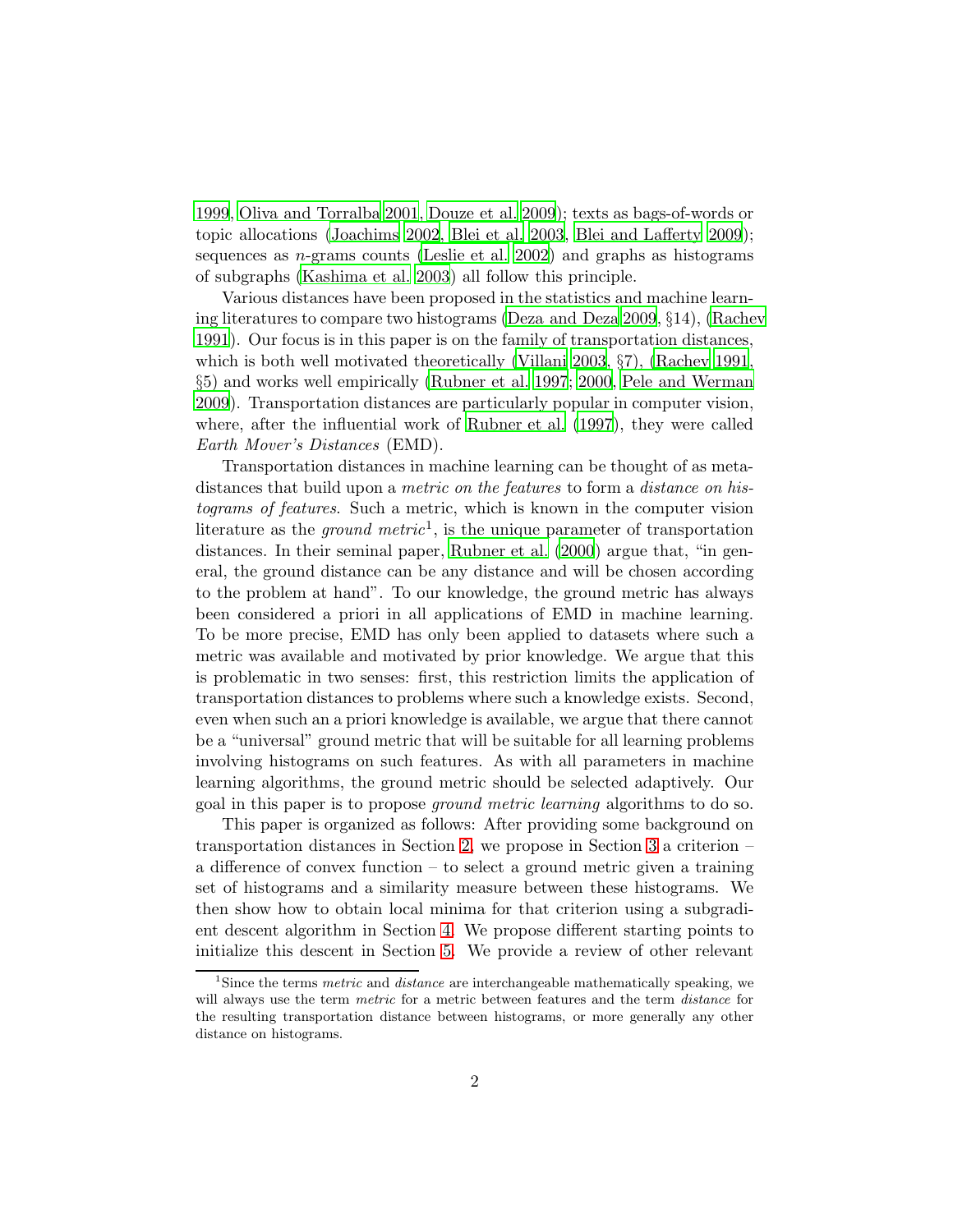distances and metric learning techniques in Section [6,](#page-15-0) in particular Mahalanobis metric learning techniques [\(Xing et al. 2003,](#page-31-0) [Weinberger et al. 2006](#page-31-1), [Weinberger and Saul 2009](#page-31-2), [Davis et al. 2007\)](#page-28-4) which have inspired much of this work. We provide empirical evidence in Section [7](#page-18-0) that the distances proposed in this paper compare favorably to competing techniques. We conclude this paper in Section [8](#page-23-0) by providing a few research avenues.

#### Notations

We use upper case letters  $A, B, \ldots$  for  $d \times d$  matrices. Bold upper case letters  $\mathbf{A}, \mathbf{B}, \ldots$  are used for larger matrices; lower case letters  $r, c, \ldots$  are used for scalar numbers or vectors of  $\mathbb{R}^d$ . An upper case letter M and its bold lower case **m** stand for the same matrix written in  $d \times d$  matrix form or  $d^2$  vector form by stacking successively all its column vectors from the left-most on the top to the right-most at the bottom. The notations  $\overline{m}$ and  $\mathbf{m}$  stand respectively for the strict upper and lower triangular parts of M expressed as vectors of size  $\binom{d}{2}$  $_{2}^{d}$ ). The order in which these elements are enumerated must be coherent in the sense that the upper triangular part of  $M<sup>T</sup>$  expressed as a vector must be equal to  $\underline{\mathbf{m}}$ . Finally we use the Frobenius dot-product for both matrix and vector representations, written as  $\langle A, B \rangle \stackrel{\text{def}}{=} \text{tr}(A^T B) = \mathbf{a}^T \mathbf{b}.$ 

# <span id="page-2-0"></span>2 Optimal Transportation Between Histograms

We recall in this section a few basic facts about mass transportation for two histograms. A more general and technical introduction is provided by [Villani](#page-30-3)  $(2003,$  Introduction  $\&$  §7); practical insights and motivation for its application in machine learning can be found in [Rubner et al. \(2000](#page-30-5)); a recent review of different extensions and particular cases of EMD can be found in [\(Pele and Werman 2009,](#page-30-6) §2).

### 2.1 Transportation Polytopes

For two scalar histograms  $r$  and  $c$  of sum 1 and dimension  $d$ , represented in the following as column vectors  $r = (r_1, \ldots, r_d)^T$  and  $c = (c_1, \ldots, c_d)^T$  of the canonical simplex  $\Sigma_{d-1} = \{u \in \mathbb{R}_+^d \mid ||u||_1 = 1\}$  of dimension  $d-1$ , the polytope  $U(r, c)$  of transportation plans that map r to c is the set of  $d \times d$ matrices with coefficients in  $\mathbb{R}^+$  such that their row and columns marginals are equal to r and c respectively, that is, writing  $\mathbb{1}_d \in \mathbb{R}^d$  for the column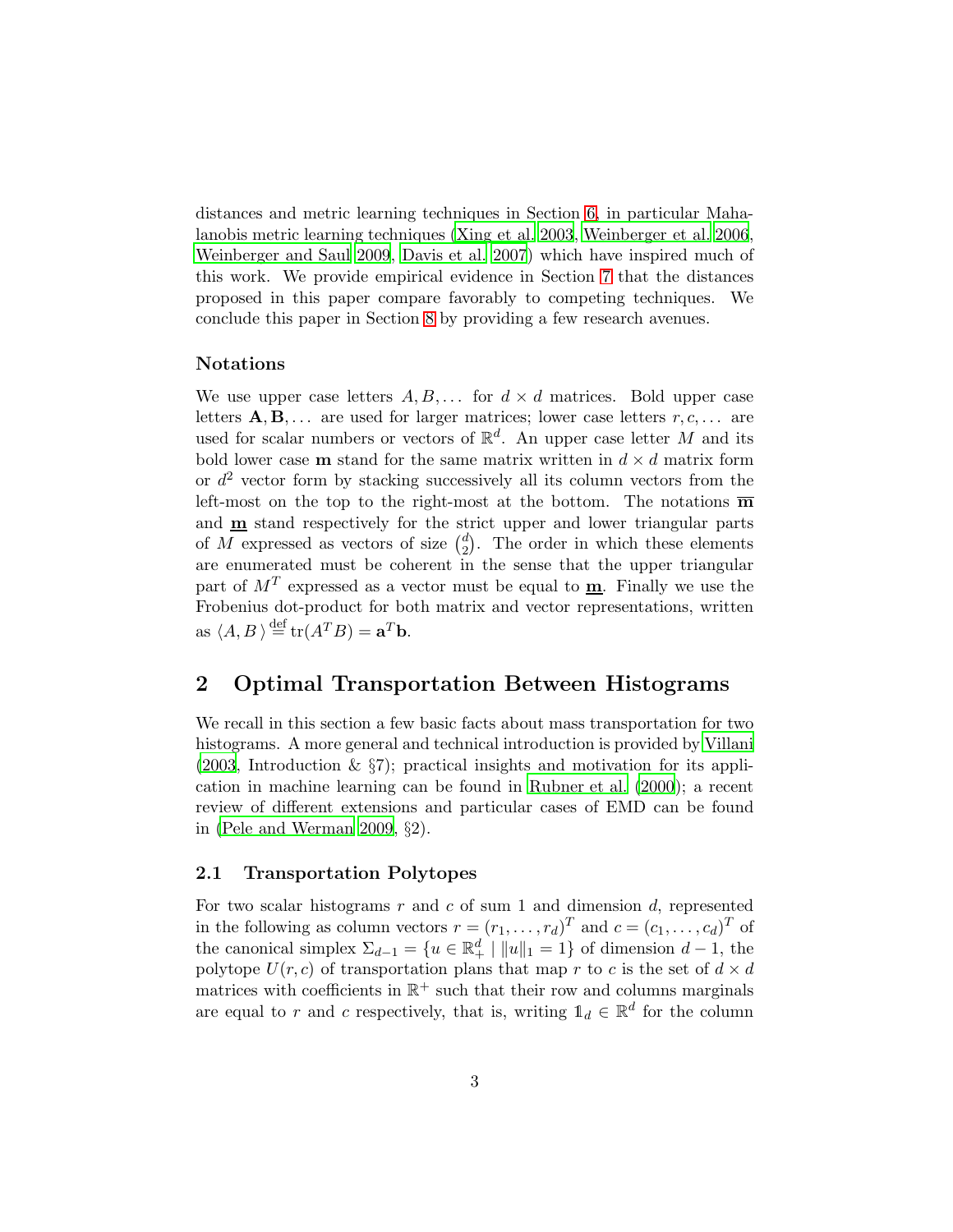vector of ones,

$$
U(r,c) = \{ F \in \mathbb{R}^{d \times d}_+ \mid F1_d = r, F^\top 1_d = c \}.
$$

 $U(r, c)$  is a polytope of dimension  $d^2 - 2d + 1$  in the general case where r and c have positive coordinates.  $U(r, c)$  is also known in the operations research and statistical literatures as the set of transportation plans (Rachev and Rüschendorf [1998](#page-30-7)) and contingency tables or two-way tables with fixed margins [\(Diaconis and Efron](#page-28-5) [1985](#page-28-5)). Given two histograms r and c, we define the following function of a  $d \times d$  real matrix A:

<span id="page-3-0"></span>
$$
G_{rc}(A) \stackrel{\text{def}}{=} \min_{X \in U(r,c)} \langle A, X \rangle.
$$
 (1)

Equation  $(1)$  describes a linear program whose feasible set is defined by r and c and whose cost is parameterized by A.  $G_{rc}$  is a positive homogeneous function, that is  $G_{rc}(tA) = tG_{rc}(A)$  for  $t \geq 0$ . When M is a matrix taken in the pointed, convex and polyhedral cone of metric matrices,

$$
\mathcal{M} \stackrel{\text{def}}{=} \left\{ M \in \mathbb{R}^{d \times d} : \forall 1 \le i, j, k \le d, M_{ii} = 0, M_{ij} = M_{ji}, M_{ij} \le M_{ik} + M_{kj} \right\} \subset \mathbb{R}^{d \times d}_+,
$$

the quantity  $G_{rc}(M)$  is known as the Kantorovich-Rubinstein distance [\(Villani](#page-30-3) [2003](#page-30-3),  $\S7$ ) between r and c. To highlight the fact that  $G_{rc}(M)$  can also be seen as a the evaluation of a function of  $r$  and  $c$  parameterized by  $M$ , we will use the notation  $d_M(r, c) \stackrel{\text{def}}{=} G_{rc}(M)$ .

#### 2.2 Transportation Distances

The function  $d_M$ :  $\Sigma_{d-1} \times \Sigma_{d-1} \to \mathbb{R}$  parameterized by M has the following properties: since M has a null diagonal  $d_M(r, r)$  is always zero; by nonnegativity of M,  $d_M(r, c) \geq 0$ ; by symmetry of M,  $d_M$  is itself a symmetric function in its two arguments. More generally,  $d_M$  is a distance between histograms whenever  $M$  is itself a metric, namely whenever  $M \in \mathcal{M}$  [\(Villani 2003](#page-30-3), Theo. 7.3). The distance  $d_M$  bears many names and has many variations: 1-Wasserstein, Monge-Kantorovich, Mallow's [\(Mallows](#page-30-8) [1972](#page-30-8), [Levina and Bickel 2001\)](#page-29-3), Earth Mover's [\(Rubner et al. 2000\)](#page-30-5) in vision applications. [Rubner et al. \(2000](#page-30-5)) and more recently [Pele and Werman](#page-30-6) [\(2009\)](#page-30-6) have also proposed to extend the transportation distance to compare un-normalized histograms. Simply put, these extensions compute a distance between two unnormalized histograms  $u$  and  $v$  by combining any difference in the total mass of  $u$  and  $v$  with the optimal transportation plan that can carry the whole mass of u onto v if  $||u||_1 \leq ||v||_1$  or v onto u if  $||v||_1 \leq ||u||_1$ . We will not consider such extensions in this work; we believe however that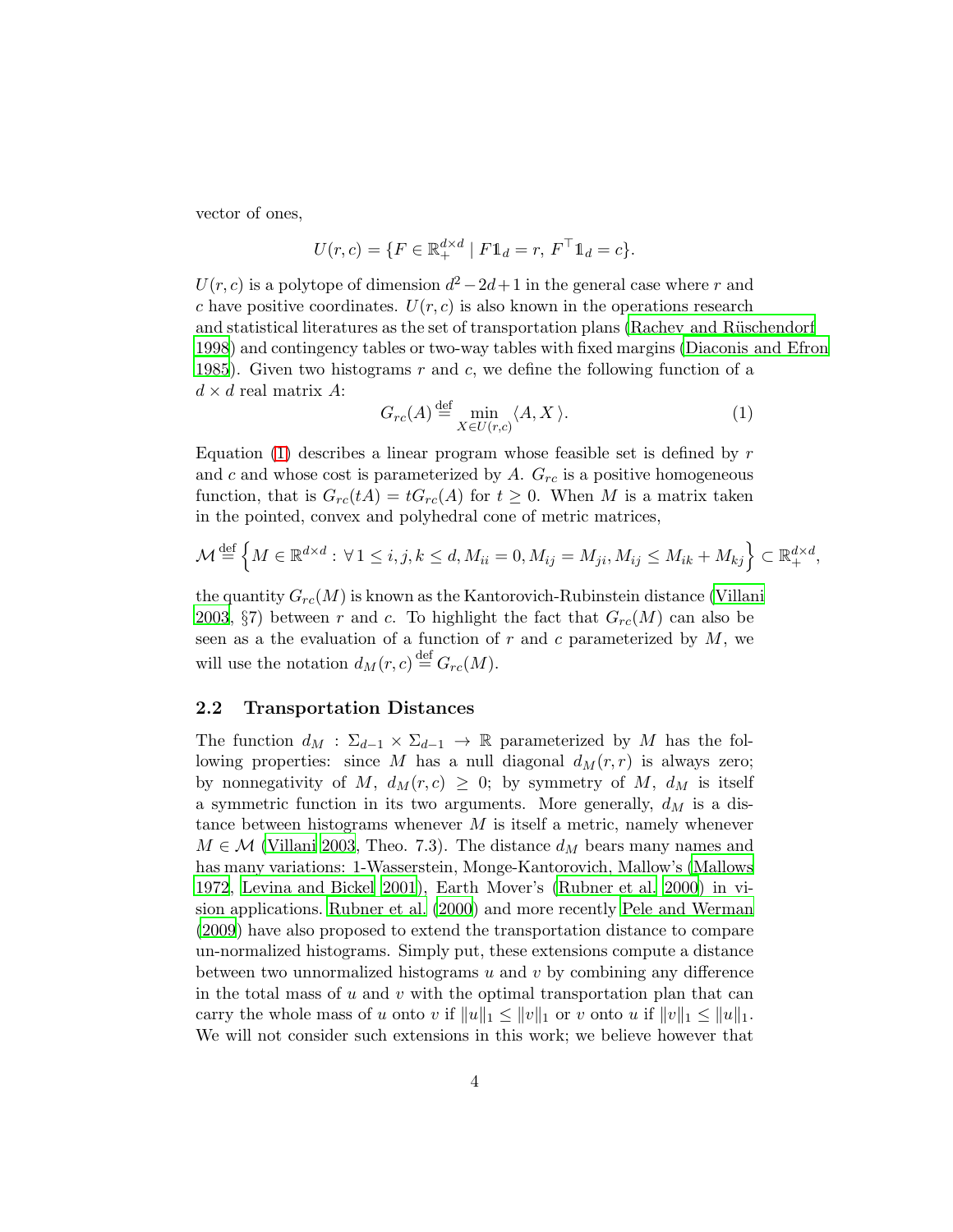the approaches proposed later in this paper can be extended to handle EMD distances for unnormalized histograms.

 $d_M$  can be computed as the solution of the following Linear Program  $(LP),$ 

$$
d_M(r, c) = \text{minimize } \mathbf{m}^T \mathbf{x}
$$
  
subject to 
$$
\mathbf{A} \mathbf{x} = \begin{bmatrix} r \\ c \end{bmatrix}_*
$$
  

$$
\mathbf{x} \ge 0
$$
 (P0)

where **A** is the  $(2d - 1) \times d^2$  matrix that encodes the row-sum and columnsum constraints for X to be in  $U(r, c)$  as

<span id="page-4-1"></span>
$$
\mathbf{A} = \begin{bmatrix} \mathbb{1}_{1 \times d} \otimes I_d \\ I_d \otimes \mathbb{1}_{1 \times d} \end{bmatrix}_*,
$$

 $\otimes$  is Kronecker's product and the lower subscript  $\left[\cdot\right]_{*}$  in a matrix (resp. a vector) means that its last line (resp. element) has been removed. This modification is carried out to make sure that all constraints described by A are independent, or equivalently that  $A<sup>T</sup>$  is not rank deficient. This LP can be solved using the network simplex [\(Ford and Fulkerson 1962](#page-28-6)) or through more specialized network flow algorithms [\(Ahuja et al. 1993](#page-27-0), §9).

### 2.3 Properties of  $G_{rc}$

Because its feasible set  $U(r, c)$  is a bounded polytope and its objective is lin-ear, Problem [\(P0\)](#page-4-1) has an optimal solution in the finite set  $Ex(r, c)$  of extreme points of  $U(r, c)$ .  $G_{rc}$  is thus the minimum of a finite set of linear functions and is by extension piecewise linear and concave [\(Boyd and Vandenberghe](#page-28-7) [2004](#page-28-7), §3.2.3). Its gradient is equal to  $\nabla G_{rc} = \mathbf{x}^*$  whenever an optimal solution  $\mathbf{x}^*$  to Problem [\(P0\)](#page-4-1) is unique [\(Bertsimas and Tsitsiklis 1997](#page-28-8), §5.4). More generally and regardless of the uniqueness of  $x^*$ , any optimal solution  $\mathbf{x}^*$  of Problem [\(P0\)](#page-4-1) is in the sub-differential  $\partial G_{rc}(M)$  of  $G_{rc}$  at M [\(Bertsimas and Tsitsiklis 1997](#page-28-8), Lem.11.4). We use this property later in Section [4](#page-7-0) when we optimize the criteria considered in the section below.

# <span id="page-4-0"></span>3 Criteria for Ground Metric Learning

We define in this section a family of criteria to quantify the relevance of a ground metric for a given task, using a training dataset of histograms with additional information.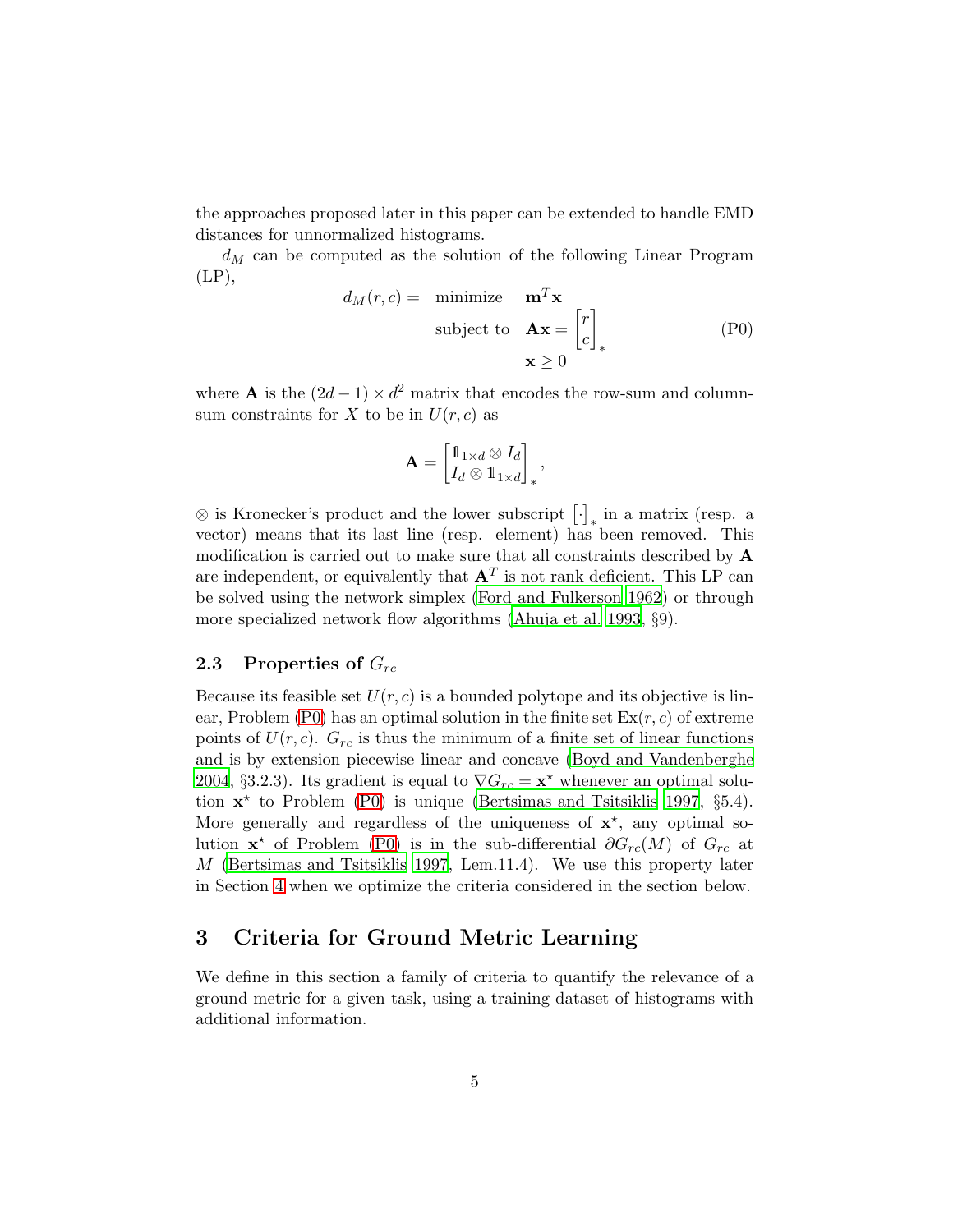### <span id="page-5-1"></span>3.1 Training Set: Histograms and Side Information

Suppose now that we are given a family  $(r_1, \dots, r_n)$  of histograms in the canonical simplex with a corresponding similarity matrix  $[\omega_{ij}]_{1 \le i,j \le n} \in \mathbb{R}^{n \times n}$ which quantifies how similar  $r_i$  and  $r_j$  are:  $\omega_{ij}$  is large and positive whenever  $r_i$  and  $r_j$  describe similar objects and small and negative for dissimilar objects. We assume that this similarity is symmetric,  $\omega_{ij} = \omega_{ji}$ . The similarity of an object with itself will not be considered in the following, so we simply set  $\omega_{ii} = 0$  for  $1 \leq i \leq n$ .

Let us give more intuition on how these weights  $\omega_{ij}$  may be set in practice. In the most simple case, these weights may reflect a class taxonomy and be set to  $\omega_{ij} > 0$  whenever  $r_i$  and  $r_j$  come from the same class and  $\omega_{ij}$  < 0 for two different classes. This is the setting we consider in our experiments later in this paper. Such weights may be also inferred from a hierarchical taxonomy: each weight  $\omega_{ij}$  corresponding to two histograms could for instance reflect how close the respective classes of these histograms lie in the tree of classes.

Let us introduce more notations before moving on to the next section. Since  $\omega_{ij} = \omega_{ji}$  and  $G_{r_i r_j} = G_{r_i r_i}$  we restrict the set of pairs of indices  $(i, j)$ to

$$
\mathcal{I}^{\text{def}}\{(i,j) \mid i,j \in \{1,\cdots,n\}, i < j\}.
$$

We also introduce two subsets of  $\mathcal{I}$ :

$$
\mathcal{E}_+ \stackrel{\text{def}}{=} \{ (i,j) \in \mathcal{I} \mid \omega_{ij} > 0 \}; \quad \mathcal{E}_- \stackrel{\text{def}}{=} \{ (i,j) \in \mathcal{I} \mid \omega_{ij} < 0 \},
$$

the subsets of similar and dissimilar histograms. Finally, we write  $G_{ij}$  for the  $G_{r_i r_j}$  functions.

#### <span id="page-5-0"></span>3.2 A Local Criterion to Select the Ground Metric

We propose to formulate the ground metric learning problem as finding a metric  $M \in \mathcal{M}$  such that the transportation distance  $d_M$  induced by this metric agrees with the weights  $\omega$ . More precisely, this criterion will favor metrics for which, for a given pair of similar histograms  $r_i$  and  $r_j$ (namely  $\omega_{ij} > 0$ ), the resulting distance  $G_{ij}(M)$  is small. Conversely, for a given pair of dissimilar histograms  $r_i$  and  $r_j$  (namely  $\omega_{ij} < 0$ ), the resulting distance  $G_{ij}(M)$  should be large. The criterion should balance these two requirements, and in particular favor ground metrics for which these two ideas hold for pairs  $(i, j)$  such that  $|\omega_{ij}|$  is large.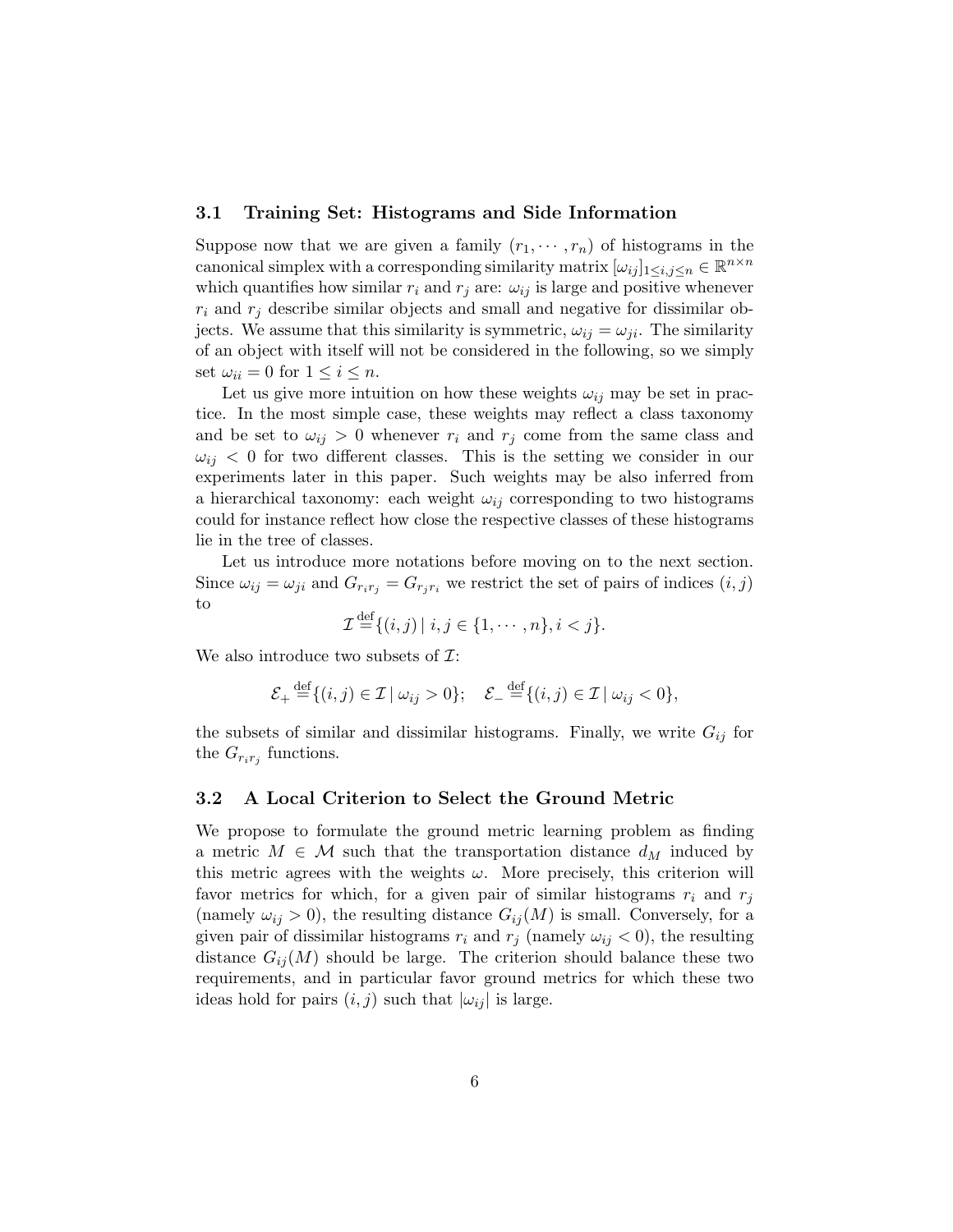From a formal perspective, any criterion to select M should consider the family of  $\binom{n}{2}$  $\binom{n}{2}$  pairs

$$
\{(\omega_{11}, G_{11}(M)), \cdots, (\omega_{n-1 n}, G_{n-1 n}(M))\}.
$$

Since the ordering of the histograms should not influence the criterion, only symmetric functions  $(\mathbb{R} \times \Sigma_{d-1})^{n \choose 2} \to \mathbb{R}$  of the couples of variables above should be considered. We propose in this paper a family of simple criteria: the *average* value of  $\omega_{ij} d_M(r_i, r_j)$ ,

$$
C_{\infty}(M) \stackrel{\text{def}}{=} 2 \sum_{(i,j) \in \mathcal{I}} \omega_{ij} G_{ij}(M),
$$

and a restriction of such an average to neighboring points,

$$
C_k(M) \stackrel{\text{def}}{=} \sum_{i=1}^n S_{ik}^+(M) + S_{ik}^-(M),
$$

where for each index i, the weighted sums of distances of its *similar* and *dissimilar* neighbors are considered respectively in

<span id="page-6-0"></span>
$$
S_{ik}^+(M) \stackrel{\text{def}}{=} \sum_{j \in N_{ik}^+} \omega_{ij} G_{ij}(M), \text{ and } S_{ik}^-(M) \stackrel{\text{def}}{=} \sum_{j \in N_{ik}^-} \omega_{ij} G_{ij}(M). \tag{2}
$$

These sums are computed using the sets  $N_{ik}^+$  and  $N_{ik}^-$ , which stand for the indices of any k nearest neighbours of  $r_i$  using distance  $d_M$ , not necessarily unique, and whose indices are taken respectively in the subsets  $\mathcal{E}_{i+} \stackrel{\text{def}}{=} \{j|(i,j) \text{ or } (j,i) \in \mathcal{E}_+\}$  and  $\mathcal{E}_{i-} \stackrel{\text{def}}{=} \{j|(i,j) \text{ or } (j,i) \in \mathcal{E}_-\}$ . We adopt the convention that  $N_{ik}^+ = \mathcal{E}_{i+}$  whenever k is larger than the cardinality of  $\mathcal{E}_{i+}$ , and follow the same convention for  $N_{ik}^-$ . This convention makes our notation  $C_{\infty}$  consistent with the definition of  $C_k$  since one can indeed check that  $C_k = C_{\infty}$  for k large enough, and notably for  $k \geq n$ . Since the techniques we propose below apply to both cases where  $k$  is finite or infinite, we only consider in the following an extended index  $k \in [1,\infty]$  and its corresponding criterion  $C_k$ .

#### 3.3 Metrics of Interest

Because  $C_k$  is positively homogeneous, the problem of minimizing  $C_k$  over the pointed cone M is either unbounded or trivially solved for  $M = 0$ . To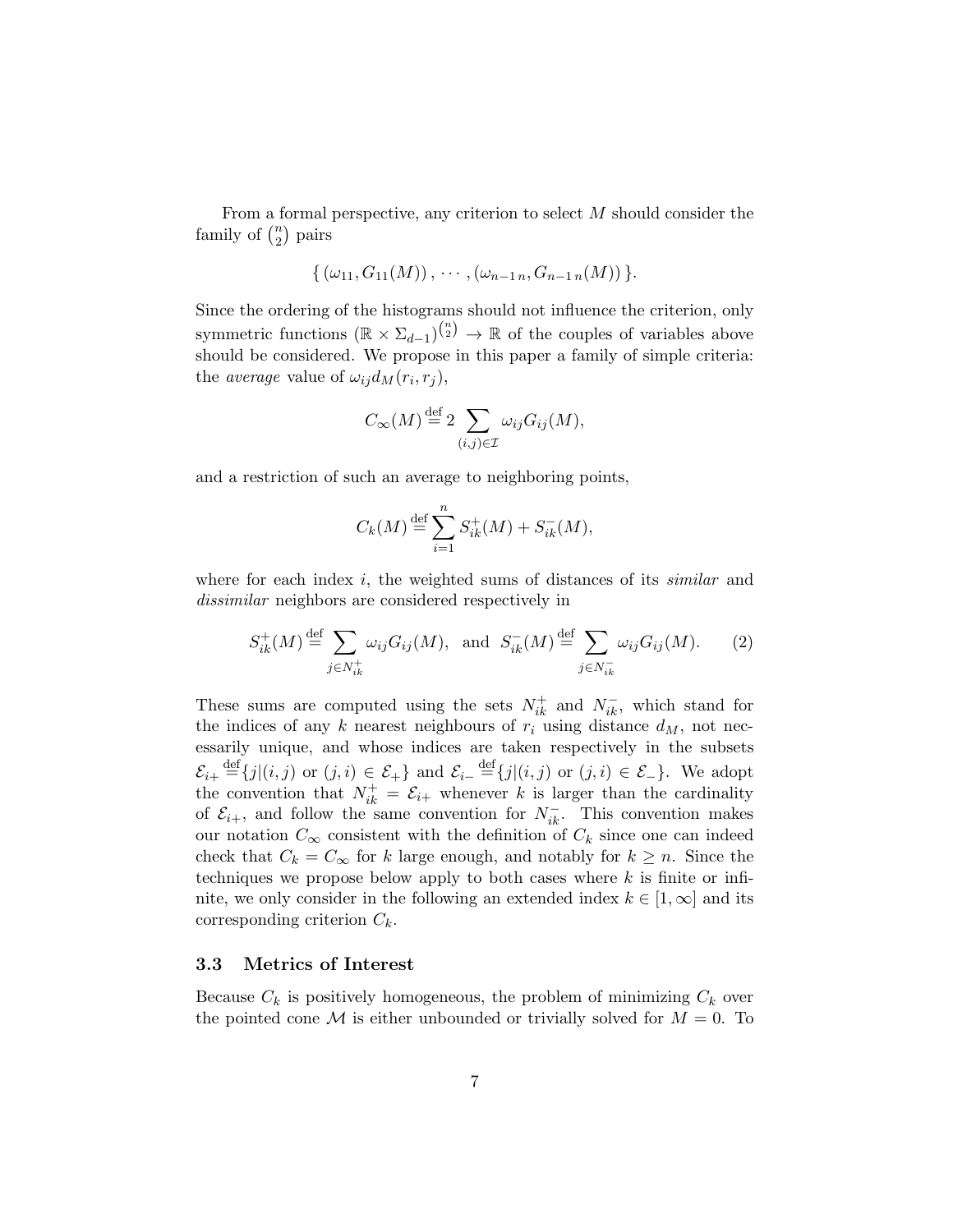get around this issue, we restrict our search to the intersection of  $M$  and the unit sphere in  $\mathbb{R}^{d \times d}$  of a suitable matrix norm, that is

<span id="page-7-2"></span>
$$
\mathcal{M}_1 = \mathcal{M} \cap B_1,\tag{3}
$$

where  $B_1 = \{A \in \mathbb{R}^{d \times d} \mid ||A|| \leq 1\}$  is defined by an arbitrary matrix norm ||A|| such that the unit ball  $B_1$  is convex. Using criteria  $C_k$ , learning a ground metric from the family of points  $(r_1, \dots, r_n)$  and weights  $(\omega_{ij})_{(i,j)\in\mathcal{I}}$ boils down to finding an optimal solution to problem

<span id="page-7-1"></span>
$$
\min_{M \in \mathcal{M}_1} C_k(M). \tag{P1}
$$

Problem [\(P1\)](#page-7-1) has  $\binom{d}{2}$  $_{2}^{d}$ ) variables, one for each upper-diagonal term in M. The feasible set  $\mathcal{M}_1$  is closed, convex, bounded and  $C_k$  is piecewise linear. As a consequence, Problem [\(P1\)](#page-7-1) admits at least one optimal solution.

# <span id="page-7-0"></span>4  $C_k$  as a Difference of Convex Functions

Since each function  $G_{ij}$  is concave,  $C_k$  can be cast as a Difference of Convex (DC) functions [\(Horst and Thoai 1999](#page-29-4)):

$$
C_k(M) \stackrel{\text{def}}{=} S_k^-(M) - S_k^+(M)
$$

where both  $S_k^-(M) \stackrel{\text{def}}{=} \sum_{i=1}^n S_{ik}^-(M)$  and  $-S_k^+(M) \stackrel{\text{def}}{=} \sum_{i=1}^n S_{ik}^+(M)$  are convex, by virtue of the convexity of each of the terms  $S_{ik}^-$  and  $-S_{ik}^+$  defined in Equation [\(2\)](#page-6-0). This follows from the concavity of each function  $G_{ij}$  and the fact that such functions are weighted by negative factors,  $\omega_{ij}$  for  $(i, j) \in \mathcal{E}_$ and  $-\omega_{ij}$  for  $(i, j) \in \mathcal{E}_+$ . We propose in this section an algorithm to obtain a local minimizer of Problem [\(P1\)](#page-7-1) that takes advantage of this decomposition.

#### 4.1 Subdifferentiability of  $C_k$

The gradient of  $C_k$  computed at a given metric matrix M is

$$
\nabla C_k(M) = \nabla S_k^-(M) - -\nabla S_k^+(M),
$$

where

$$
\nabla S_k^-(M) = \sum_{i=1}^n \sum_{j \in N_{ik}^+} \omega_{ij} X_{ij}^*, \quad -\nabla S_k^+(M) = \sum_{i=1}^n \sum_{j \in N_{ik}^-} -\omega_{ij} X_{ij}^*,
$$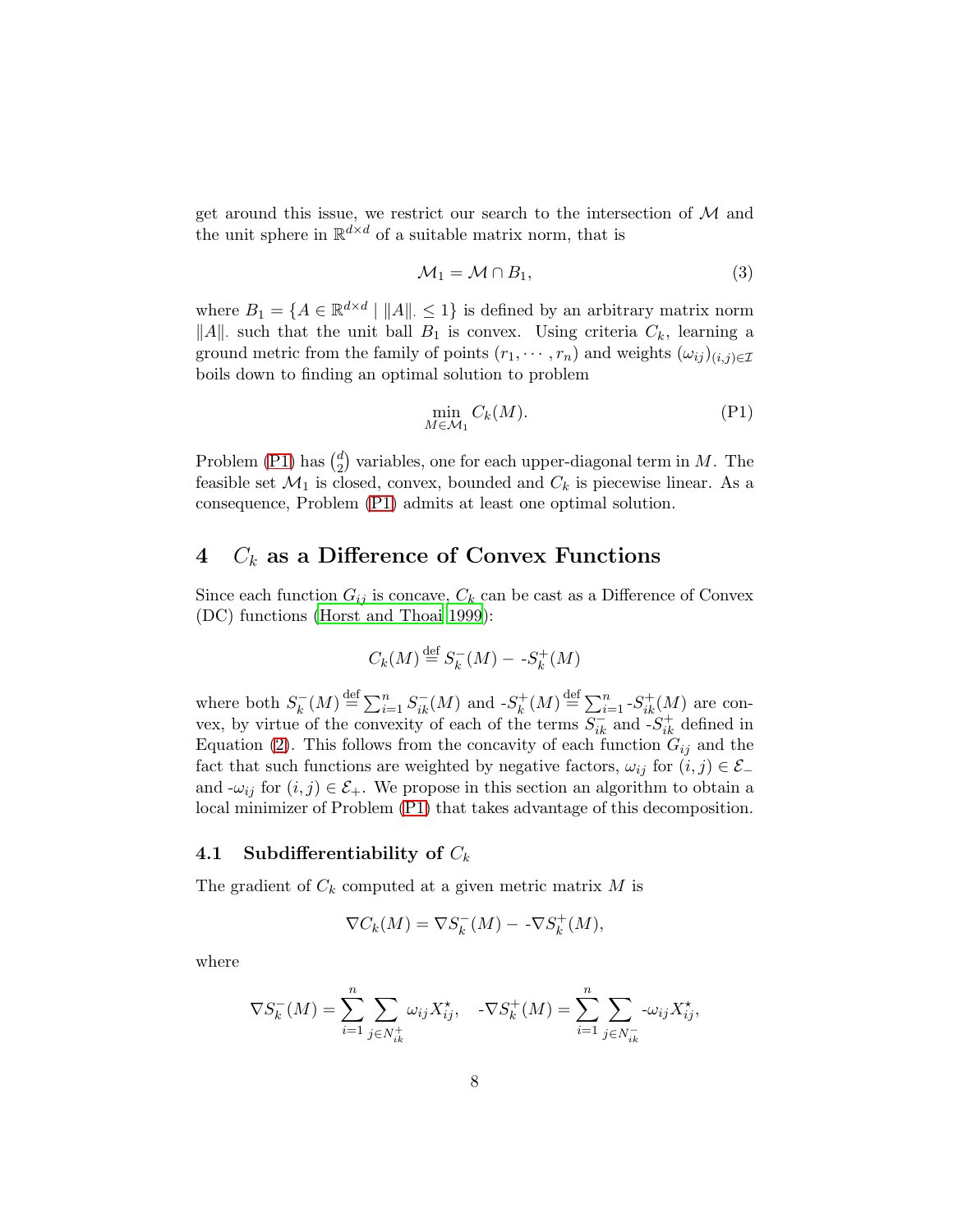whenever all solutions  $X_{ij}^*$  to the linear programs  $G_{ij}$  considered in  $C_k$  are unique and whenever the set of  $k$  nearest neighbors of each histogram  $r_i$  is unique. More generally, by virtue of the property that any optimal solution  $X_{ij}^{\star}$  is in the sub-differential  $\partial G_{ij}(M)$  of  $G_{ij}$  at M we have that

$$
\sum_{i=1}^n \sum_{j \in N_{ik}^+} \omega_{ij} X_{ij}^{\star} \in \partial S_k^-(M), \quad \sum_{i=1}^n \sum_{j \in N_{ik}^+} \omega_{ij} X_{ij}^{\star} \in \partial S_k^+(M),
$$

regardless of the unicity of the  $k$  nearest neighbors of each histogram  $r_i$ . The details of the computation of  $S_k^-(M)$  and one of its subgradients are given in Algorithm [\(1\)](#page-8-0). The computations for  $S_k^+(M)$  follow the same route; we use the abbreviation  $S_k^{\{+,-\}}(M)$  to consider either of these two cases in our algorithm outline.

<span id="page-8-0"></span>Algorithm 1 Subgradient and Objective Computation for  $S_k^{\{+,-\}}(M)$ 

**Input:**  $M \in \mathcal{M}_1$ . **optional:** warm starts  $\{\tilde{X}_{ij}\}.$ for  $(i, j) \in \mathcal{E}_{\{+, -\}}$  do Compute the optimum  $z_{ij}^{\star}$  and an optimal solution  $X_{ij}^{\star}$  for Problem [\(P0\)](#page-4-1), using the network simplex for instance, with cost vector m and constraint vector  $[r_i; r_j]_{\ast}$ . **optional**: use warm starts  $\{\tilde{X}_{ij}\}.$ end for Set  $G = 0, z = 0$ . for  $i \in \{1, \cdots, n\}$  do Compute the neighborhood set  $N_{ik}^{\{+,-\}}$  by ranking all  $z_{ij}^{\star}$  in  $\mathcal{E}_{i\{+,-\}}$ . for  $j \in N_{ik}^{\{+,-\}}$  do  $G \leftarrow \widetilde{G} + \omega_{ij} X_{ij}^{\star}.$  $z \leftarrow z + \omega_{ij} z^{\star}.$ end for end for **Output** z and  $\nabla = \overline{\mathbf{g}} + \underline{\mathbf{g}}$ ; **optional**: return current solutions  $\{X_{ij}^{\star}\}\)$  as warm starts for the next iteration.

### 4.2 Localized Linearization of the Concave Part of  $C_k$

We describe in Algorithm [\(2\)](#page-10-0) a simple approach to minimize  $C_k$  locally based on a projected subgradient descent and a local linearization of the concave part of  $C_k$ . Algorithm [\(2\)](#page-10-0) runs a subgradient descent on  $C_k$  using two nested loops. In the first loop parameterized with variable  $p, S_k^+$  (the concave part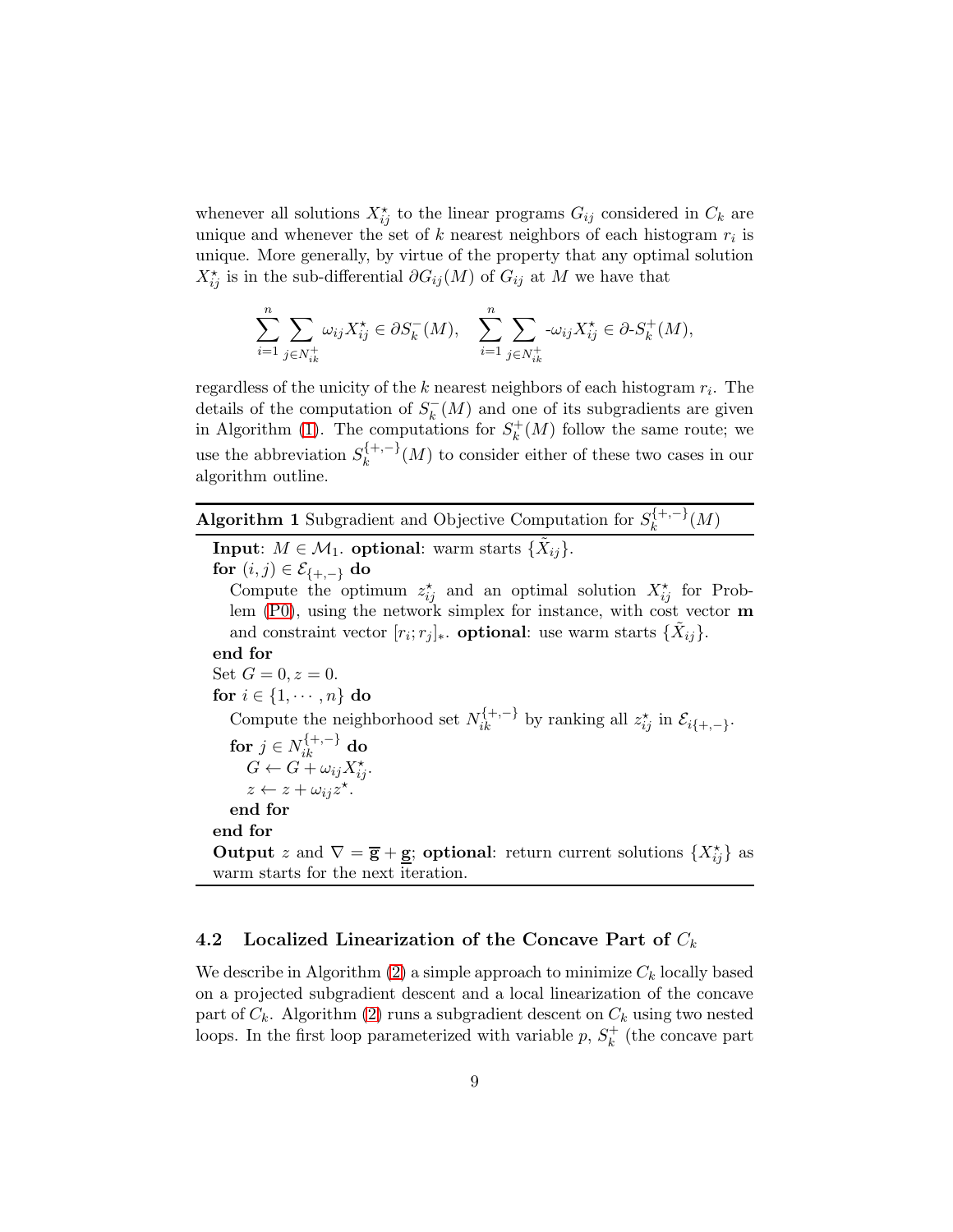of  $C_k$ ) and a point  $\nabla_+$  in its subdifferential are computed using the current metric  $M_p$ . Using this value and the subgradient  $\nabla_+$ , the concave part  $S_k^+$ of  $C_k$  can be locally approximated by its first order Taylor expansion,

$$
C_k(M) \approx S_k^-(M) + S_k^+(M_p) + \nabla_+^T (M - M_p).
$$

This approximation is convex, larger than  $C_k$  and can be minimized in an inner loop using a projected gradient descent. When this convex function has been minimized up to a sufficient precision, we obtain a point

$$
M_{p+1} \in \operatorname*{argmin}_{M \in \mathcal{M}_1} S_k^-(M) + S_k^+(M_p) + \nabla_+^T (M - M_p).
$$

We increment  $p$  repeat the step described above. The algorithm terminates when sufficient progress in the outer loop has been realized, at which point either the matrix computed in the last iteration, or that for which the objective has been minimal so far, is returned as the output of the algorithm.

Algorithm [\(2\)](#page-10-0) fits the description of simplified DC algorithms [\(Tao and An](#page-30-9) [1997](#page-30-9), §4.2) to minimize a difference of convex functions  $q - h$  in the case where either g or h is a convex polyhedral function. In this paper *both* functions  $S_k^-(M)$  and  $-S_k^+(M)$  are convex polyhedral; The overall quality of this local minima is directly linked to the quality of the initial point  $M_0$ . Choosing a good  $M_0$  is thus a crucial factor of our approach. We provide a few options to define  $M_0$  in Section [5.](#page-9-0)

# <span id="page-9-0"></span>5 Initial Points

Algorithm [\(2\)](#page-10-0) converges to a local minima of  $C_k$  in  $\mathcal{M}_1$ . We argue that this local solution can only provide a good approximation of the global minima if the initial point  $M_0$  itself is already a good initial guess, not too far from the global optimum of  $C_k$ .

#### 5.1 The  $l_1$  Distance as a Transportation Distance

The  $l_1$  distance between histograms can provide an educated guess to define an initial point  $M_0$  to optimize  $C_k$ . Indeed, the  $l_1$  distance can be interpreted as the Kantorovich-Rubinstein distance<sup>2</sup> seeded with the uniform ground metric  $M_1$  defined as  $M_1(i, j) = 1_{i=j}$ . Because the  $l_1$  distance is itself a popular distance to compare histograms, we consider  $M_1$  in our experiments

<sup>&</sup>lt;sup>2</sup>Rigorously speaking, both distances are equal up to a factor 2, that is  $\frac{1}{2}||r-c||_1 =$  $d_{M_1}(r,c)$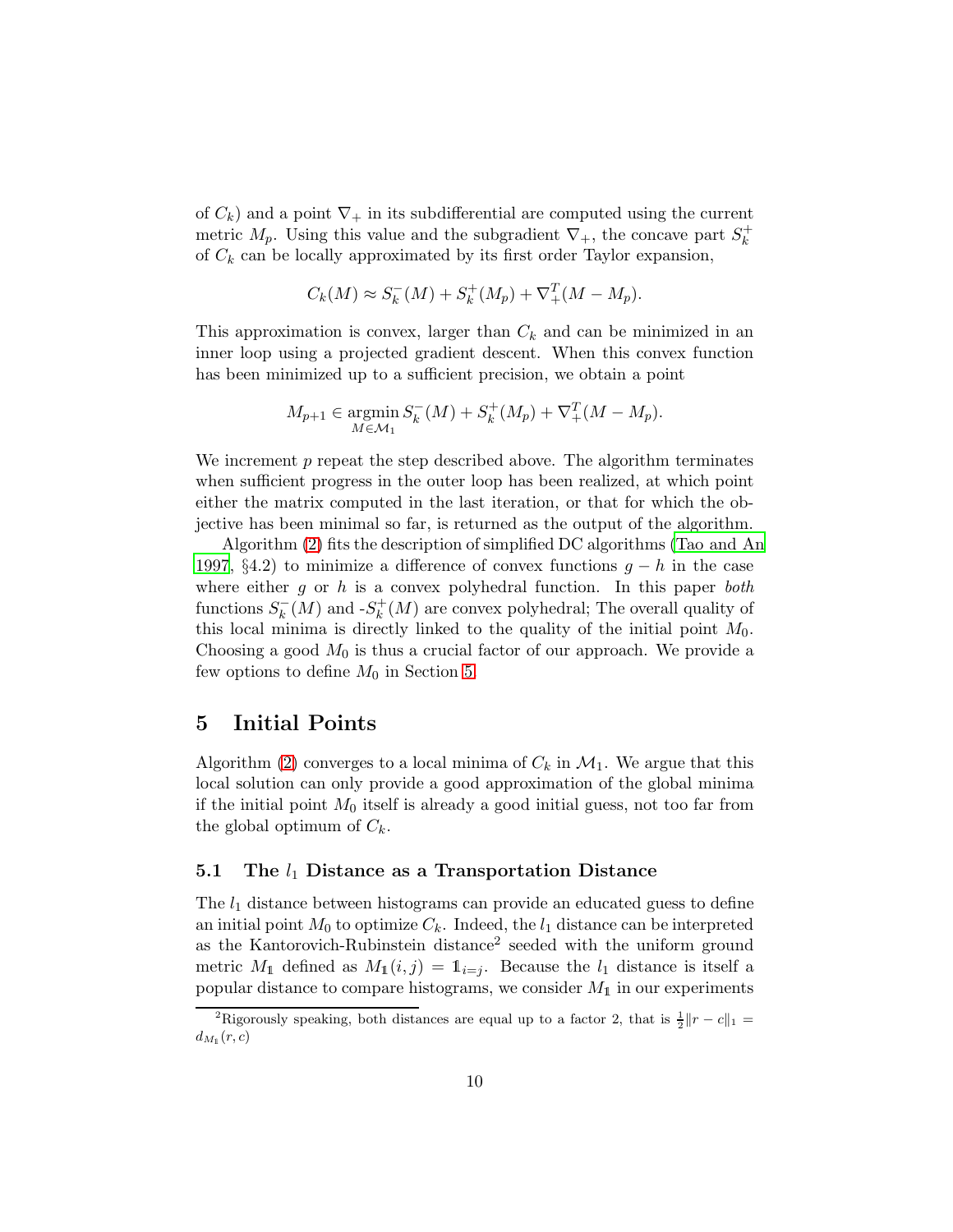**Algorithm 2** Projected Subgradient Descent to minimize  $C_k$ 

<span id="page-10-0"></span>**Input**  $M_0 \in \mathcal{M}_1$  (see Section [5\)](#page-9-0), gradient step  $t_0$ .  $t \leftarrow 1.$ <br> $p \leftarrow 0,$  $p \leftarrow 0, \quad M_0^{\text{out}} \leftarrow M_0.$ repeat Compute  $\nabla_+$  and  $z_+$  of  $S_k^+$  using Algorithm [\(1\)](#page-8-0) with  $M_p^{\text{out}}$ .  $q \leftarrow 0, \quad M_0^{\text{in}} \leftarrow M_p^{\text{out}}.$ repeat Compute  $\nabla$  and  $z$  of  $S_k^-$  using Algorithm [\(1\)](#page-8-0) with  $M_q^{\text{in}}$  and warmstarts  $\tilde{X}_{ij}$ ,  $(i, j) \in \mathcal{E}^-$  if defined; Set  $\tilde{X}_{ij} \leftarrow X_{ij}^{\star}$  for  $(i, j) \in \mathcal{E}^-$ . If  $q = 0$ , set  $z_p^{\text{out}} \leftarrow z_q^{\text{in}}$ . Set  $z_q^{\text{in}} \leftarrow z_- + z_+ + \nabla_+^T (\underline{\mathbf{m}}_q^{\text{in}} - \underline{\mathbf{m}}_p^{\text{out}})$ Set  $M^{\text{in}}_{q+1} \leftarrow P_{\mathcal{M}_1} \left( \underline{\mathbf{m}}_q^{\text{in}} - \frac{t_0}{\sqrt{s}} \right)$  $\frac{1}{\overline{t}}(\nabla_++\nabla_-)\Big).$  $q \leftarrow q + 1.$  $t \leftarrow t + 1.$ **until**  $q < q_{\text{max}}$  or insufficient progress for  $z_q^{\text{in}}$ .  $M_{p+1}^{\text{out}} \leftarrow M_q^{\text{in}}.$  $p \leftarrow p + 1.$ **until**  $p < p_{\text{max}}$  or insufficient progress for  $z_p^{\text{out}}$ . Output  $d_p$  on  $\mathcal{M}_p$ .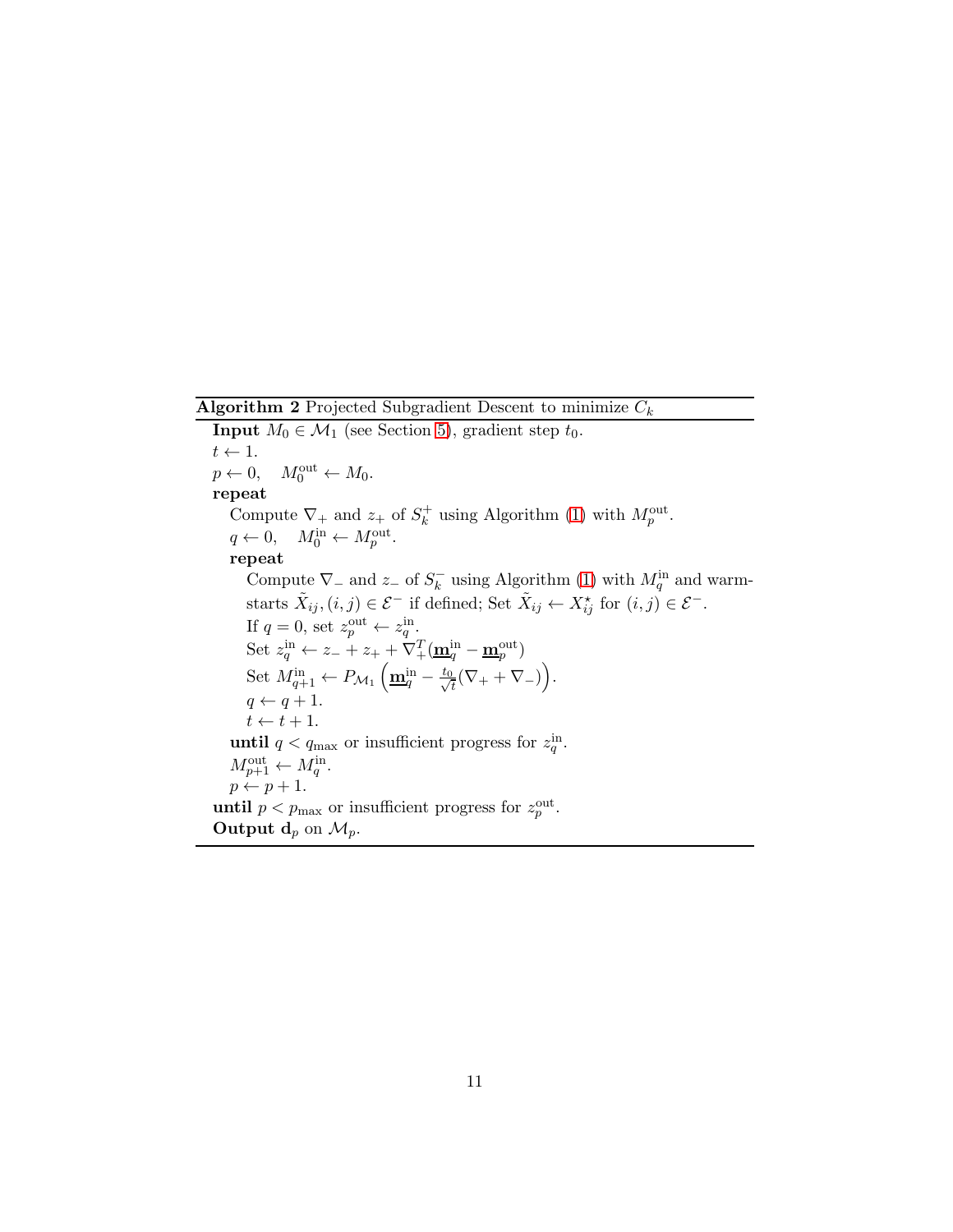to initialize Algorithm [\(2\)](#page-10-0). This starting point does not, however, exploit the information provided by the histograms  $\{r_i, 1 \leq i \leq n\}$  and weights  $\{\omega_{ij}, (i,j) \in \mathcal{I}\}\.$  In order to do so, we approximate  $C_k$  by a linear function of  $M$  in Section [5.2,](#page-11-0) and show that a minimizer of this approximation can provide a better way of setting  $M_0$ , as shown later in the experimental section.

#### <span id="page-11-0"></span>5.2 Linear Approximations to  $C_k$

We propose to form an initial point  $M_0$  by replacing the optimization underlying the computation of each distance  $G_{ij}(M)$  by a dot product,

$$
G_{ij}(M) = \min_{X \in U(r_i, r_j)} \langle M, X \rangle \approx \langle M, \Xi_{ij} \rangle \tag{4}
$$

where  $\Xi_{ij}$  is a  $d \times d$  matrix. We discuss several choices to define matrices  $\Xi_{ij}$  later in Section [5.3.](#page-12-0) We use these approximations to define the criteria

<span id="page-11-1"></span>
$$
\chi_{\infty}(M) = 2 \sum_{(i,j)\in\mathcal{I}} \omega_{ij} \langle M, \Xi_{ij} \rangle = 2 \langle M, \sum_{(i,j)\in\mathcal{I}} \omega_{ij} \Xi_{ij} \rangle \tag{5}
$$

in the case where  $k = \infty$ , or

$$
\chi_k(M) = \sum_{i=1}^n \sum_{j \in N_{ik}^-(M_1)} \langle M, \Xi_{ij} \rangle + \sum_{j \in N_{ik}^+(M_1)} \langle M, \Xi_{ij} \rangle
$$
  
= 
$$
\langle M, \sum_{i=1}^n \sum_{j \in N_{ik}^-(M_1)} \omega_{ij} \Xi_{ij} + \sum_{j \in N_{ik}^+(M_1)} \omega_{ij} \Xi_{ij} \rangle
$$
 (6)

when  $k < \infty$ . Note that when k is finite, and only in that case, the k nearest neighbors of each histogram  $r_i$  need to be selected first with a metric; we use  $M_1$  for this purpose. Although this trick may not be satisfactory, we observe that similar approaches have been used by [Weinberger and Saul](#page-31-2) [\(2009\)](#page-31-2) to seed their algorithms with near neighbors in the initial phase of their optimization. Note that such a trick is not needed when  $k = \infty$ which, in practice, seems to yield better results as explained later in the experimental section. In both cases where  $k = \infty$  and  $k < \infty$ ,  $\chi_k$  is a linear function of M which, for our purpose, needs to be minimized over  $\mathcal{M}_1$ :

<span id="page-11-3"></span><span id="page-11-2"></span>
$$
\min_{M \in \mathcal{M}_1} \chi_k(M) = \min_{M \in \mathcal{M}_1} \langle M, \Xi_k \rangle \tag{P2}
$$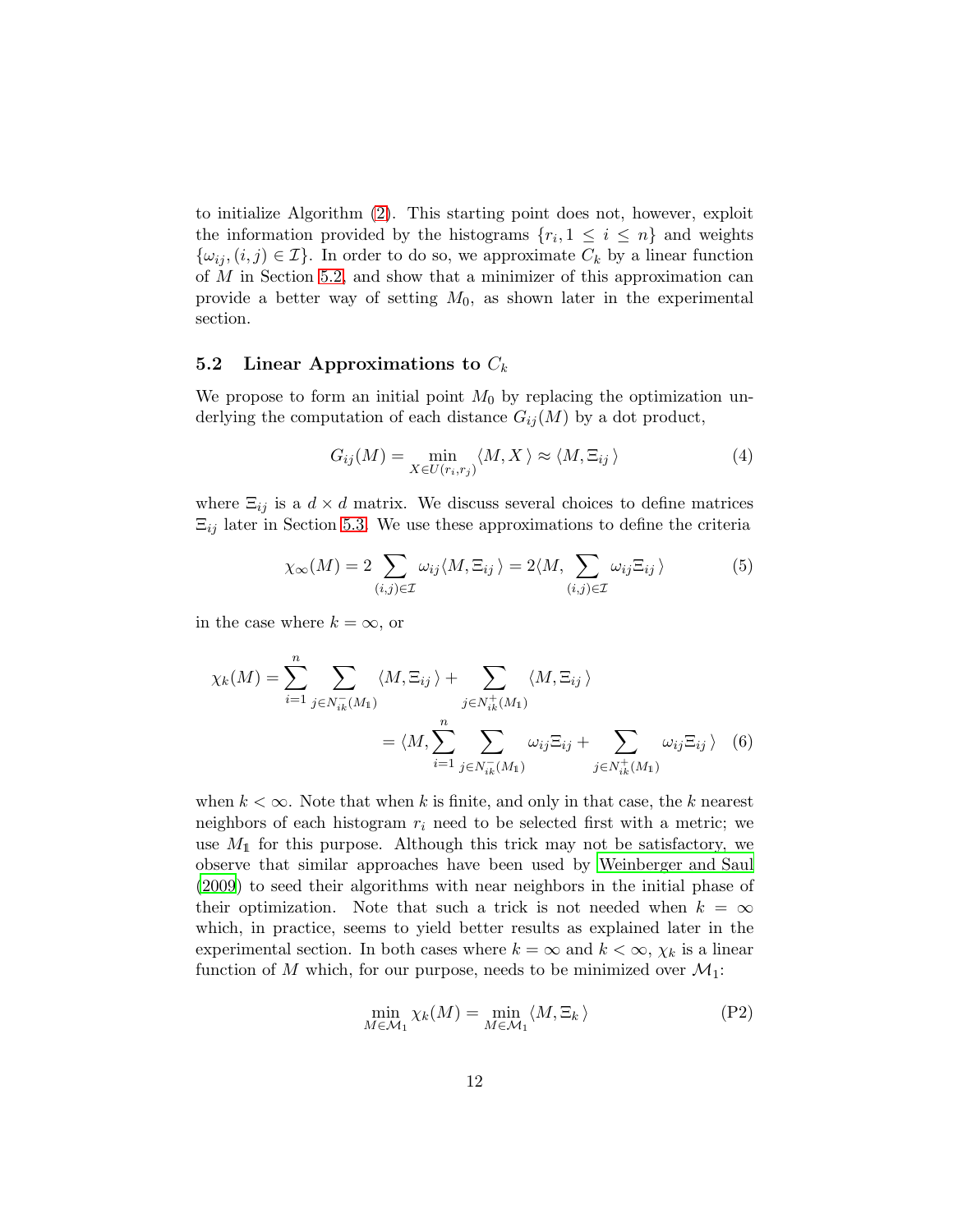where  $\Xi_k$  is a  $d \times d$  matrix equal to the relevant sums in the right hand sides of either Equation  $(5)$  or  $(6)$  depending on the value of k. This problem has a linear objective and a convex feasible set. If the norm defining the unit ball  $B_1$  in Equation [\(3\)](#page-7-2) is the  $l_1$  norm, that is the sum of the absolute values of all coefficients in a matrix, then Problem [\(P2\)](#page-11-3) is a linear program with  $O(d^3)$  constraints. For large d, this formulation might be intractable. We propose to consider instead the  $l_2$  norm unit ball for  $B_1$  which yields an alternative form for Problem [\(P1\)](#page-7-1), where the constraint  $M \in B_1$  is replaced by a regularization term

$$
\min_{M \in \mathcal{M}} \lambda \langle M, \Xi_k \rangle + \|M\|_2^2 = \min_{M \in \mathcal{M}} \|M + \frac{\lambda}{2} \Xi_k\|_2^2, \quad \lambda > 0 \tag{P3}
$$

[Brickell et al. \(2008,](#page-28-9) Algorithm 3.1) have proposed recently a triangle fixing algorithm to solve problems of the form

<span id="page-12-2"></span><span id="page-12-1"></span>
$$
\min_{M \in \mathcal{M}} \|M - H\|_2,\tag{P4}
$$

where H is a pseudo-distance, that is a *symmetric*, *zero on the diagonal* and *nonnegative* matrix. It is however straightforward to check that each of these three conditions, although intuitive when considering the metric nearness problem as defined in [\(Brickell et al. 2008](#page-28-9), §2), are not necessary for Algorithm  $(3.1)$  in [\(Brickell et al. 2008,](#page-28-9)  $\S$ 3) to converge. This algorithm is not only valid for non-symmetric matrices  $H$  as pointed out by the authors themselves, but it is also applicable to matrices  $H$  with negative entries and non-zero diagonal entries. Problem [\(P3\)](#page-12-1) can thus be solved by replacing H by  $-\frac{\lambda}{2}$  $\frac{\lambda}{2} \Xi_k$  in Problem [\(P4\)](#page-12-2) regardless of the sign of the entries of  $\Xi$ .

We conclude this section by mentioning that other approaches can be considered to minimize the dot product  $\langle M, \Xi \rangle$  using alternative norms and methods. [Frangioni et al. \(2005](#page-29-5)) propose for instance to handle linear programs in the intersection between the cone of distances and the set of polyhedral constraints  $\{M_{ik} + M_{ki} + M_{ij} \leq 2\}$  which defines what is known as the metric polytope. These approaches are however more involved computationally and we leave such extensions for future work.

#### <span id="page-12-0"></span>5.3 Representative Tables

The techniques presented in Section [5.2](#page-11-0) above build upon a linear approximation of each function  $G_{ij}(M)$  as  $\langle M, \Xi_{ij} \rangle$  by selecting a particular matrix  $\Xi_{ij}$  such that  $G_{ij}(M) \approx \langle M, \Xi_{ij} \rangle$ . We propose in this section to obtain such an approximation by considering an arbitrary and representative transportation table in  $U(r, c)$ . More precisely, we propose to use a simple proxy for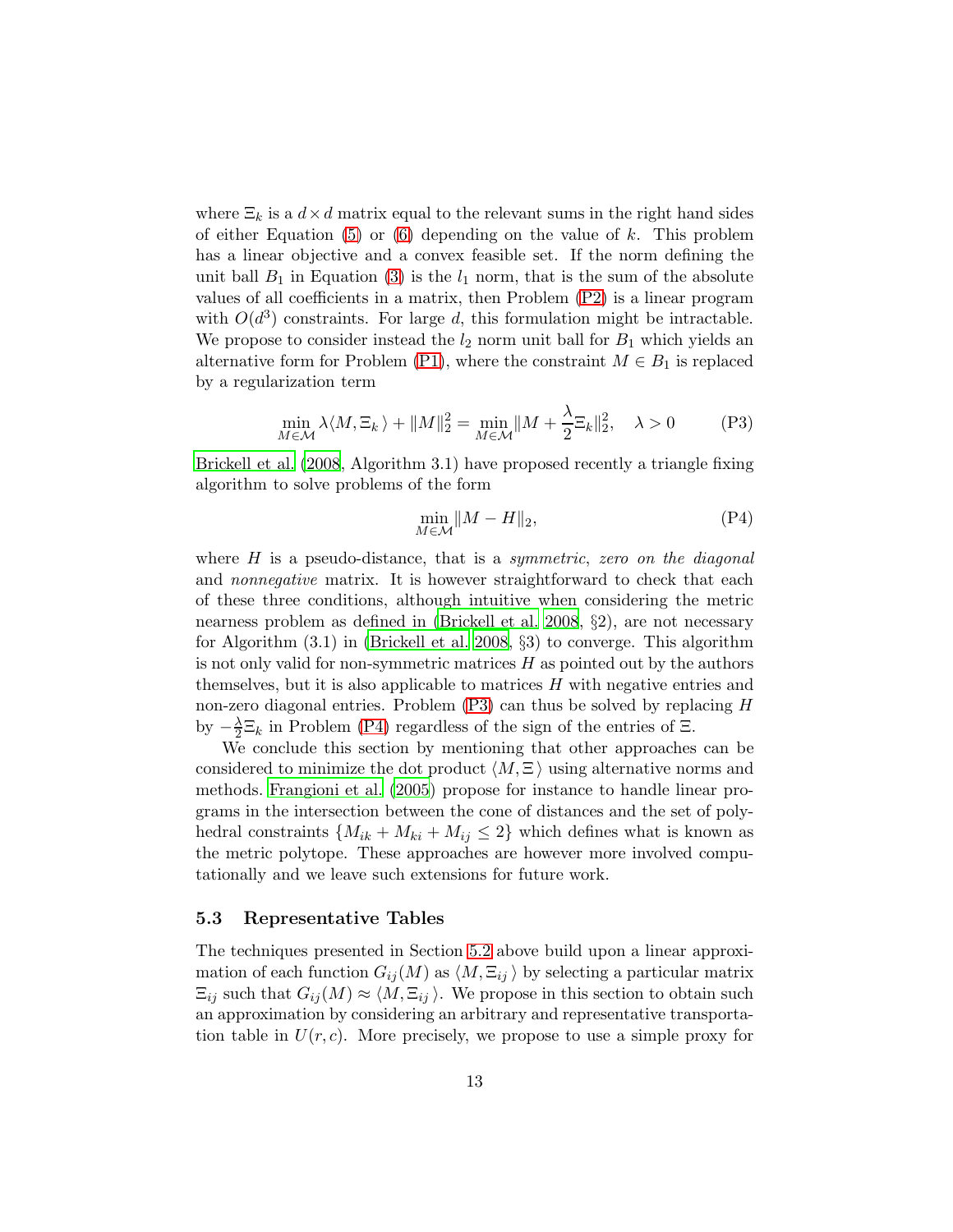the optimal transportation distance: the dot-product of  $M$  with a matrix that lies at the center of  $U(r, c)$ .

#### 5.3.1 Independence Table

Many candidate tables can qualify as valid centers of general polytopes as discussed for instance in [\(Boyd and Vandenberghe 2004](#page-28-7), §8.5). There is, however, a particular table in  $U(r, c)$  which is easy to compute and which has been considered as a central point of  $U(r, c)$  in previous work: the *independence* table  $rc^T$  [\(Good 1963](#page-29-6)). The table  $rc^T$ , which is trivially in  $U(r, c)$  because  $rc^{T}\mathbb{1}_{d} = r$  and  $cr^{T}\mathbb{1}_{d} = c$ , is also the maximal entropy table in  $U(r, c)$ , that is the table which maximizes

$$
h(X) \stackrel{\text{def}}{=} -\sum_{p,q=1}^{d} X_{pq} \log X_{pq}.\tag{7}
$$

Using the independence table to approximate  $G_{ij}$ , that is using the approximation

$$
\min_{F \in U(r_i, r_j)} \langle M, F \rangle \approx r_i^T M r_j,
$$

yields the averages independence tables,

$$
\Xi_k = \begin{cases} \sum_{ij} \omega_{ij} r_i r_j^T, & \text{if } k = \infty. \\ \sum_{i=1}^n \sum_{j \in N_{ik}^-(M_1)} \omega_{ij} r_i r_j^T + \sum_{j \in N_{ik}^+(M_1)} \omega_{ij} r_i r_j^T, & \text{if } k < \infty. \end{cases}
$$
(8)

Note however that this approximation tends to overestimate substantially the distance between two similar histograms. Indeed, it is easy to check that  $r^{T}Mr$  is positive whenever M is a definite distance and r has positive entropy. In the case where all coordinates of r are equal to  $1/d$ ,  $r^TMr$  is simply  $||M||_1/d^2$ .

#### <span id="page-13-0"></span>5.3.2 Typical Table

[Barvinok \(2010](#page-28-10)) argues more recently that most transportation tables are close to the so-called *typical* table T of the transportation polytope and not, as was hinted by [Good \(1963](#page-29-6)), to the independence table. We briefly explain the concentration result obtained in [\(Barvinok 2010,](#page-28-10) §1.5). [Barvinok](#page-28-10) proves that, under the condition that  $r$  and  $c$  do not have too small coefficients, for any table X sampled uniformly on  $U(r, c)$  the difference between the sum of a subset of coefficients of X and the sum of the same coefficients in the typical table T is small with high-probability. Writing  $S \subset \{1, \dots, n\}^2$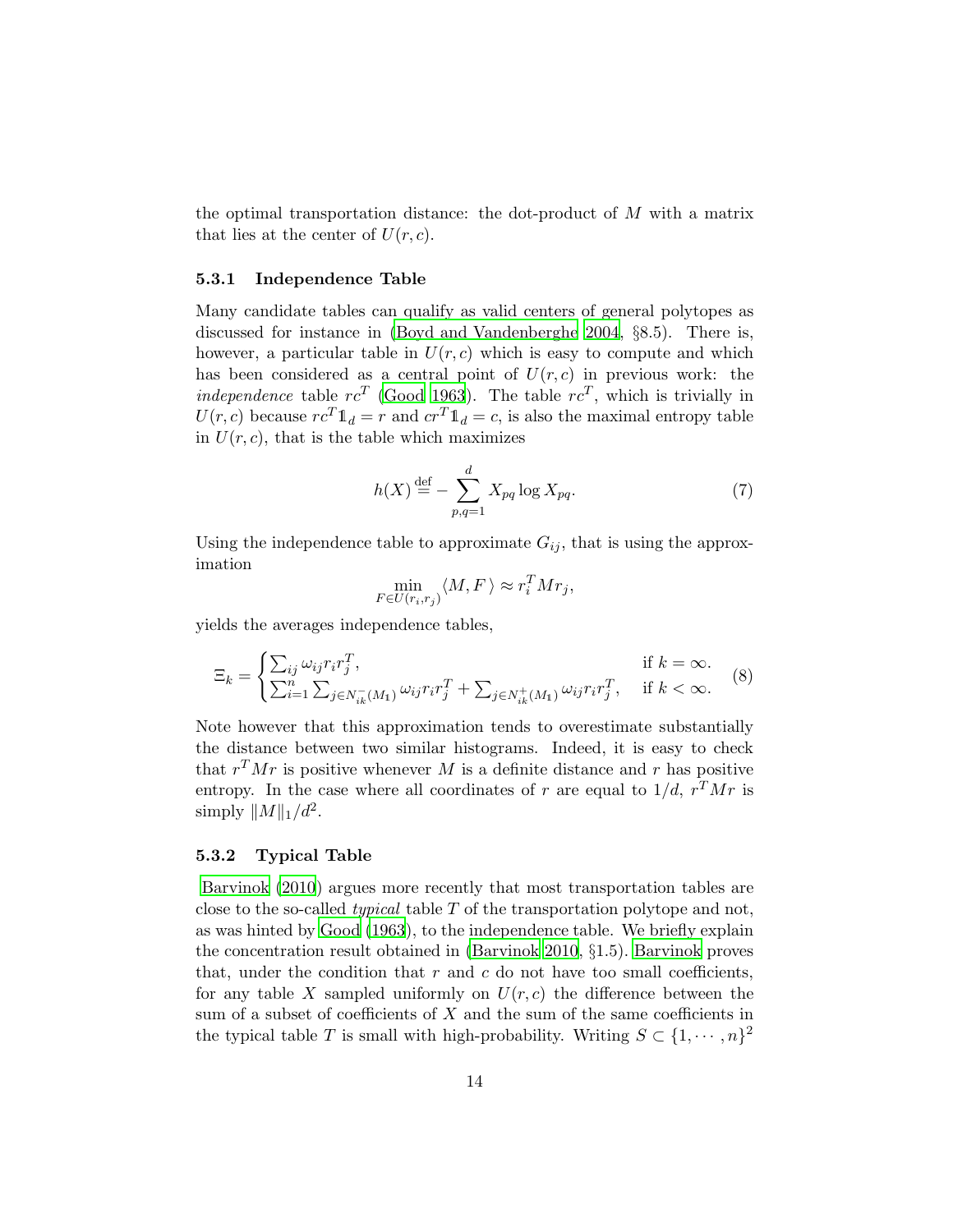for a set of indices, and  $\sigma_S(X) = \sum_{p,q \in S} X_{pq}$  for the corresponding sum of coefficients, we have that for sets  $S$  big enough,

$$
P\left\{X \in U(r,c), (1-\varepsilon)\sigma_S(T) \le \sigma_S(X) \le (1+\varepsilon)\sigma_S(T)\right\} \ge 1 - 2de^{-\kappa d}
$$

where  $\kappa$  and  $\varepsilon$  depends on the *smoothness* of r and c, that is the magnitude of their smallest coefficients. The typical table  $T_{ij}$  of two histograms  $r_i$  and  $r_j$  is defined [\(Barvinok 2010](#page-28-10), §1.2) as the table in the polytope  $U(r_i, r_j)$ which maximizes the concave function  $g : \mathbb{R}_{++}^{d \times d} \to \mathbb{R}$ 

$$
g(X) = \sum_{p,q=1}^{d} (X_{pq} + 1) \ln(X_{pq} + 1) - X_{pq} \ln(X_{pq}).
$$
 (9)

Computing the typical table directly is not computationally tractable for large values of d. [Barvinok \(2009](#page-27-1), p.350) provides however a different characterization of  $T_{ij}$  as

<span id="page-14-0"></span>
$$
T_{ij} = \left[\frac{e^{-u_p - v_q}}{1 - e^{-u_p - v_q}}\right]_{p,q \le d},
$$

where the vectors u and v in  $\mathbb{R}^d$  are the unique minimizers of the convex program

$$
\min_{u,v>0} r_i^T u + r_j^T v - \sum_{p,q=1}^d \log \left( 1 - e^{-u_p - v_q} \right). \tag{P5}
$$

Both gradient and Hessian of the objective of Problem [\(P5\)](#page-14-0) have a simple form. The Hessian can be expressed in a block form where the diagonal blocks are themselves diagonal matrices and the off-diagonal blocks are of rank 1. *u* and *v* can thus be easily computed using second-order methods. The resulting matrices  $\Xi_k$  are thus

$$
\Xi_k = \begin{cases}\n\sum_{ij} \omega_{ij} T_{ij}, & \text{if } k = \infty. \\
\sum_{i=1}^n \sum_{j \in N_{ik}^-(M_1)} \omega_{ij} T_{ij} + \sum_{j \in N_{ik}^+(M_1)} \omega_{ij} T_{ij}, & \text{if } k < \infty.\n\end{cases}
$$
(10)

We also note that, as for the independence table,  $\langle M, T_{ij} \rangle$  will be significantly larger than 0 when  $r_i$  and  $r_j$  are similar.

Let us provide some intuition on the idea behind using the average typical table in Problem  $(P3)$ . The solution to Problem  $(P3)$  will be a metric M which will have high coefficients  $M_{pq}$  for any pair of features  $1 \leq p, q \leq d$ such that  $\Xi_{pq}$  is negative, namely a pair  $(p, q)$  such that the value of  $X_{pq}$  of a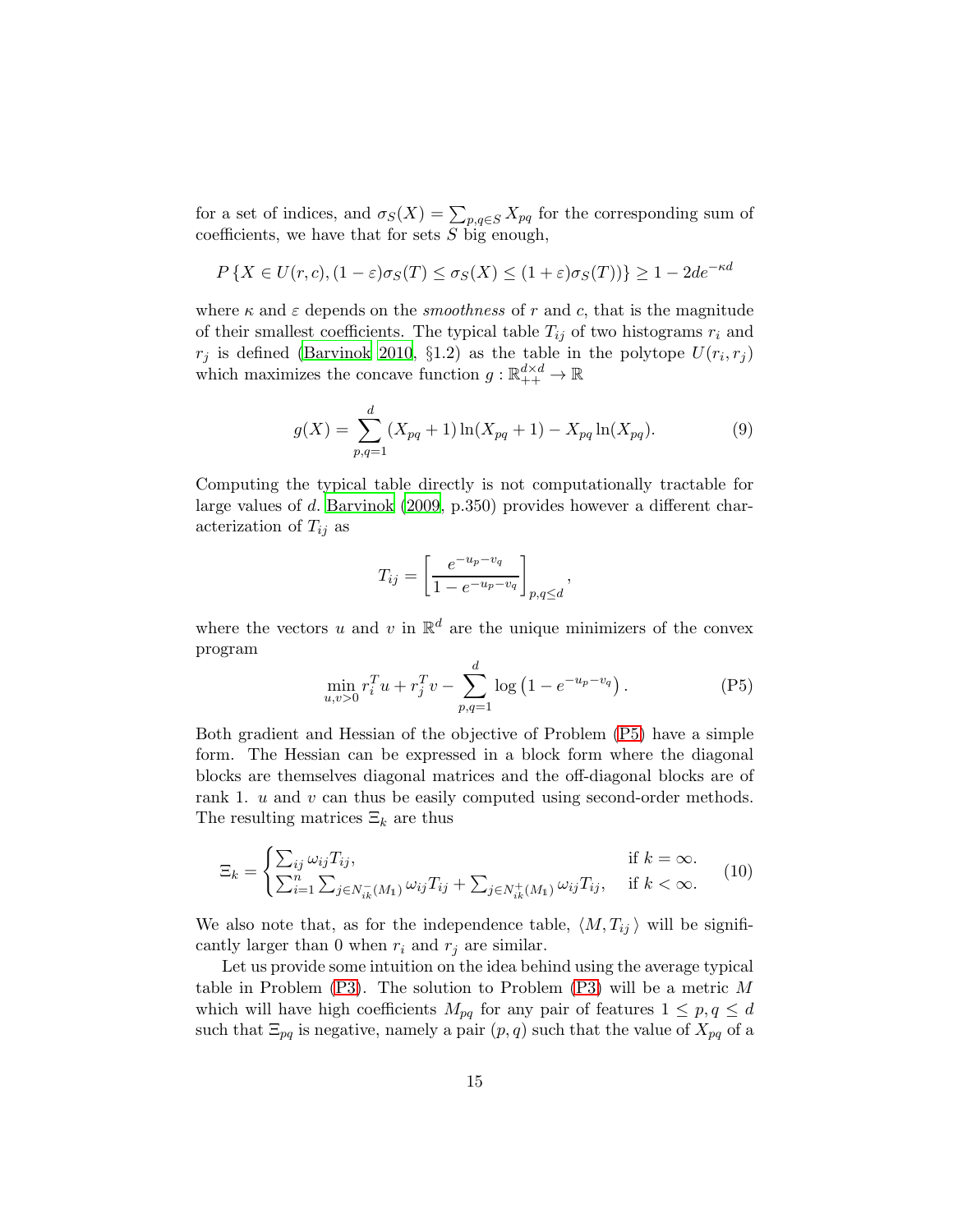transportation plan X sampled uniformly in each  $U(r_i, r_j)$  is *typically* high on average for all *mismatched* histograms pairs.  $M_{pq}$  will be on the contrary small for a pair of features  $(p, q)$  such that the value of  $X_{pq}$  is *typically* high in transportations plans between *similar* histograms.

To recapitulate the results of this section, we propose to approximate  $C_k$  by a linear function and compute its minimum in the intersection of the unit ball and the cone of matrices. This linear objective can be efficiently minimized using a set of tools proposed by [\(Brickell et al. 2008](#page-28-9)) adapted to our problem. In order to do so, the unit ball considered to define the feasible set  $\mathcal{M}_1$  must be the unit ball of the Frobenius norm of matrices. In order to propose such an approximation, we have used the *independence* and *typical* tables as representative points of the polytopes  $U(r, c)$ . The successive steps of the computations that yield an initial point  $M_0$  are spelled out in Algorithm [\(3\)](#page-15-1).

### Algorithm 3 Initial Point  $M_0$  to minimize  $C_k$

<span id="page-15-1"></span>Set  $\Xi = 0$ . for  $i \in \{1, \dots, n\}$  do  $\mathbf{if}\,\, k = \mathop{\infty}\limits_{\jmath_\text{{\bf +}\,}{\bf -}\mathcal{V}}\mathbf{then}$ set  $N_{ik}^{\{+, -\}} = \mathcal{E}_{i\{+,-\}}.$ else Compute the neighborhood sets  $N_{ik}^+$  and  $N_{ik}^-$  of histogram  $r_i$  using an arbitrary distance,  $e.g.$  the  $l_1$  distance. end if for  $j \in N_{ik}^+ \cup N_{ik}^-$  do Compute a center  $\Xi_{ij}$  of  $U(r_i, r_j)$ , *e.g.* either the typical or independence table.  $\Xi \leftarrow \Xi + \omega_{ij} \Xi_{ij}.$ end for end for Set  $M_0 \leftarrow \min_{M \in \mathcal{M}} ||M + \frac{\lambda}{2} \Xi||_2$  using [\(Brickell et al. 2008](#page-28-9), Algorithm 3.1).

**Output**  $M_0$ . **optional**: regularize  $M_0$  by setting  $M_0 \leftarrow \lambda M_0 + (1 - \lambda)M_1$ .

# <span id="page-15-0"></span>6 Related Work

### 6.1 Metrics on the Probability Simplex

[Deza and Deza \(2009](#page-28-3), §14) provide an exhaustive list of metrics for proba-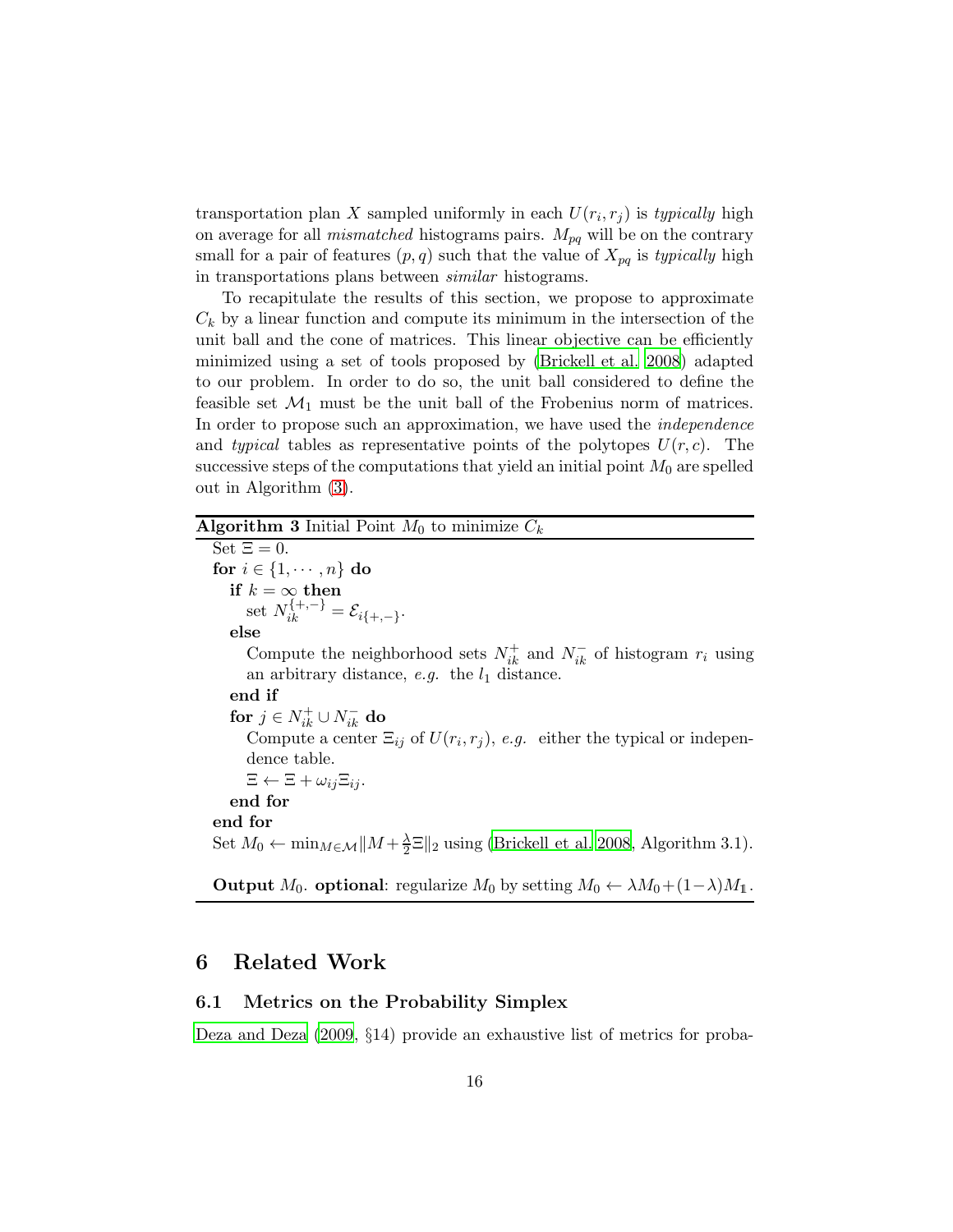bility measures, most of which apply to probability measures on  $\mathbb{R}$  and  $\mathbb{R}^d$ . When narrowed down to distances for probabilities on unordered discrete sets – the dominant case in machine learning applications – [Rubner et al.](#page-30-5) [\(2000,](#page-30-5) §2) propose to split the most commonly used distances into two families: *bin-to-bin* distances and *cross-bin* distances.

**Bin-to-bin distances** only compare the  $d$  couples of bin-counts  $(r_i, c_i)_{i=1..d}$ independently to form a distance between  $r$  and  $c$ : the Jensen-divergence,  $\chi_2$ , Hellinger, total variation distances and more generally Csizar f-divergences [\(Amari and Nagaoka 2001](#page-27-2), §3.2) all fall in this category. Notice that each of these distance is known to work usually better for histograms than a straightforward application of the Euclidean distance as illustrated for instance in [\(Chapelle et al. 1999](#page-28-11), Table 4) or in our experimental section. This can be explained in theory using geometric [\(Amari and Nagaoka 2001,](#page-27-2) §3) or statistical arguments [\(Aitchison and Egozcue 2005](#page-27-3)).

Bin-to-bin distances are easy to compute and accurate enough to compare histograms when all d features are sufficiently distinct. When, on the contrary, some of these features are known to be similar, either because of statistical co-occurrence (*e.g.* the words Nadal and Federer) or through any other form of prior knowledge (*e.g.* color or amino-acid similarity) then a simple bin-to-bin comparison may not be accurate enough as argued by [\(Rubner et al. 2000,](#page-30-5) §2.2). In particular, bin-to-bin distances are large between histograms with distinct supports, regardless of the fact that these two supports may in fact describe very similar features.

**Cross-bin distances** handle this issue by considering all  $d^2$  possible pairs  $(r_i, c_j)$  of cross-bin counts to form a distance. The most simple crosscoordinate distance for general vectors in  $\mathbb{R}^d$  is arguably the Mahalanobis family of distances,

$$
d^{\Omega}(x,y) = \sqrt{(x-y)^T \Omega(x-y)},
$$

where  $\Omega$  is a positive semidefinite  $d \times d$  matrix. The Mahalanobis distance between x and y can be interpreted as the Euclidean distance between  $Lx$ and Ly where L is a Cholesky factor of  $\Omega$  or any square root of  $\Omega$ . Learning such linear maps L or  $\Omega$  directly using labeled information has been the subject of a substantial amount of research in recent years. We briefly review this literature in the following section.

### 6.2 Mahalanobis Metric Learning

[Xing et al. \(2003](#page-31-0)), followed by [Weinberger et al. \(2006](#page-31-1)) and [Davis et al.](#page-28-4) [\(2007\)](#page-28-4) have proposed different algorithms to learn the parameters of a Maha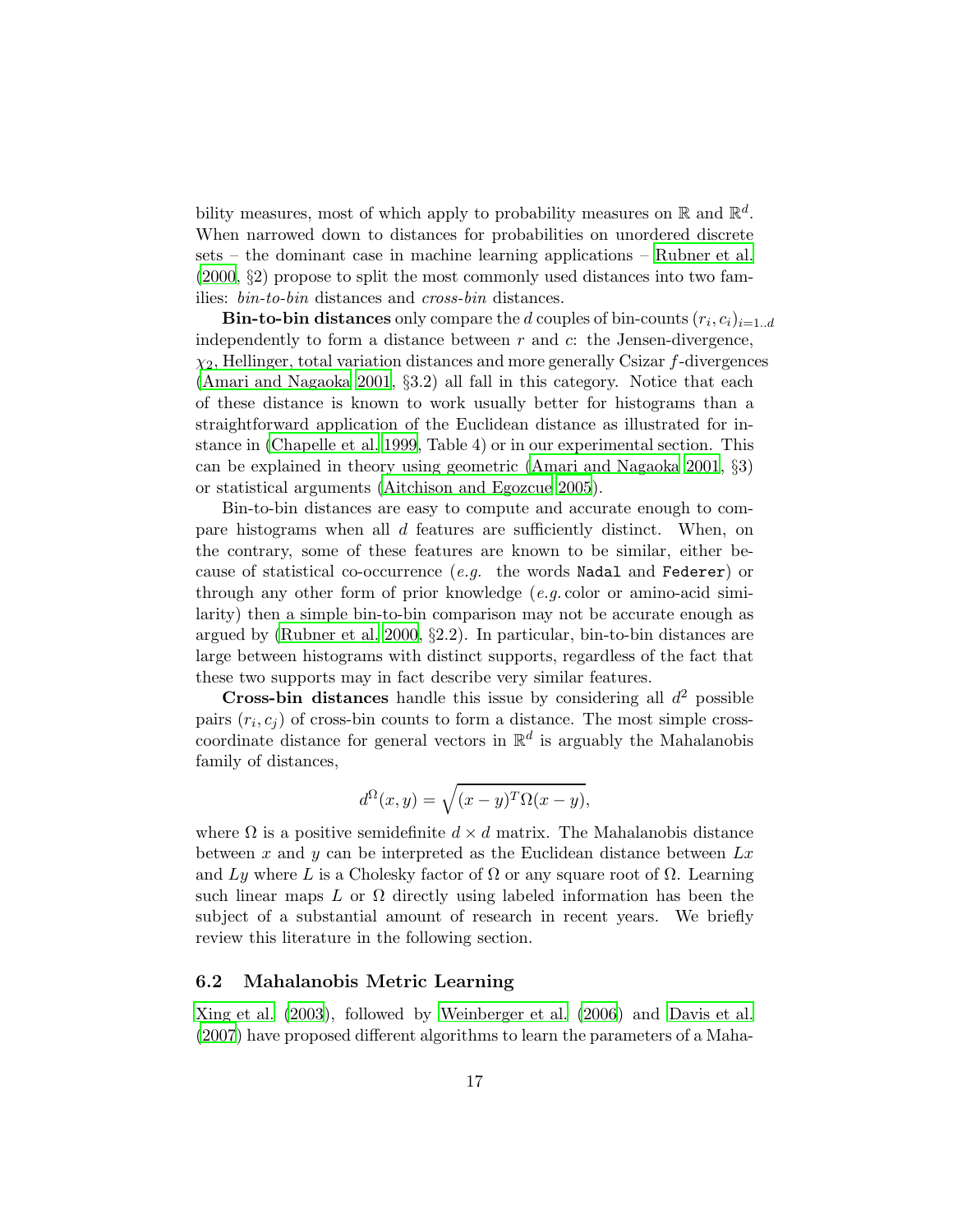lanobis distance, that is either a positive semi-definite matrix  $\Omega$  or a linear map  $L$ . These techniques define first a criterion  $C$  and a feasible set of candidate matrices to obtain, through optimization algorithms, a relevant matrix  $\Omega$  or L. The criteria we propose in Section [3](#page-4-0) are modeled along these ideas. [Weinberger et al. \(2006](#page-31-1)) were the first to consider criteria that only use nearest neighbors, which inspired in this work the proposal of  $C_k$  for finite values of  $k$  in Section [3.2](#page-5-0) as opposed to considering the average over all possible distances as in [\(Xing et al. 2003](#page-31-0)) for instance.

We would like to insist at this point in the paper that Mahalanobis metric learning and ground metric learning have very little in common conceptually: Mahalanobis metric learning algorithms produce a  $d \times d$  positive semidefinite matrix or a linear operator L. Ground metric learning produces instead a metric matrix  $M$ . These sets of techniques operate on very different mathematical objects.

It is also worth mentioning that although Mahalanobis distances have been designed for general vectors in  $\mathbb{R}^d$ , and as a consequence can be applied to histograms, there is however, to our knowledge, no statistical theory which motivates their use on the probability simplex.

### 6.3 Metric Learning in  $\Sigma_{d-1}$

[Lebanon \(2006](#page-29-7)) has proposed to learn a bin-to-bin distance in the probability simplex using a parametric family of distances parameterized by a histogram  $\lambda \in \Sigma_{d-1}$  defined as

$$
d_{\lambda}(r, c) = \arccos\left(\sum_{i=1}^{d} \sqrt{\frac{r_i \lambda_i}{r^T \lambda}} \sqrt{\frac{c_i \lambda_i}{c^T \lambda}}\right)
$$

This formula can be simplified by using the perturbation operator proposed by [Aitchison \(1986](#page-27-4), p.46):

$$
\forall r, \lambda \in \Sigma_{d-1}, \quad r \odot \lambda \stackrel{\text{def}}{=} \frac{1}{r^T \lambda} (r_1 \lambda_1, \cdots, r_d \lambda_d)^T
$$

[Aitchison](#page-27-4) argues that the perturbation operation can be naturally interpreted as an addition operation in the simplex. Using this notation, the distance  $d_{\lambda}(r, c)$  becomes the simple Fisher metric applied to the perturbed histograms  $r \odot \lambda$  and  $c \odot \lambda$ ,

$$
d_{\lambda}(r,c) = \arccos\langle \sqrt{r \odot \lambda}, \sqrt{c \odot \lambda} \rangle.
$$

Using arguments related to the fact that the distance should vary accordingly to the density of points described in a dataset, [Lebanon \(2006](#page-29-7)) proposes to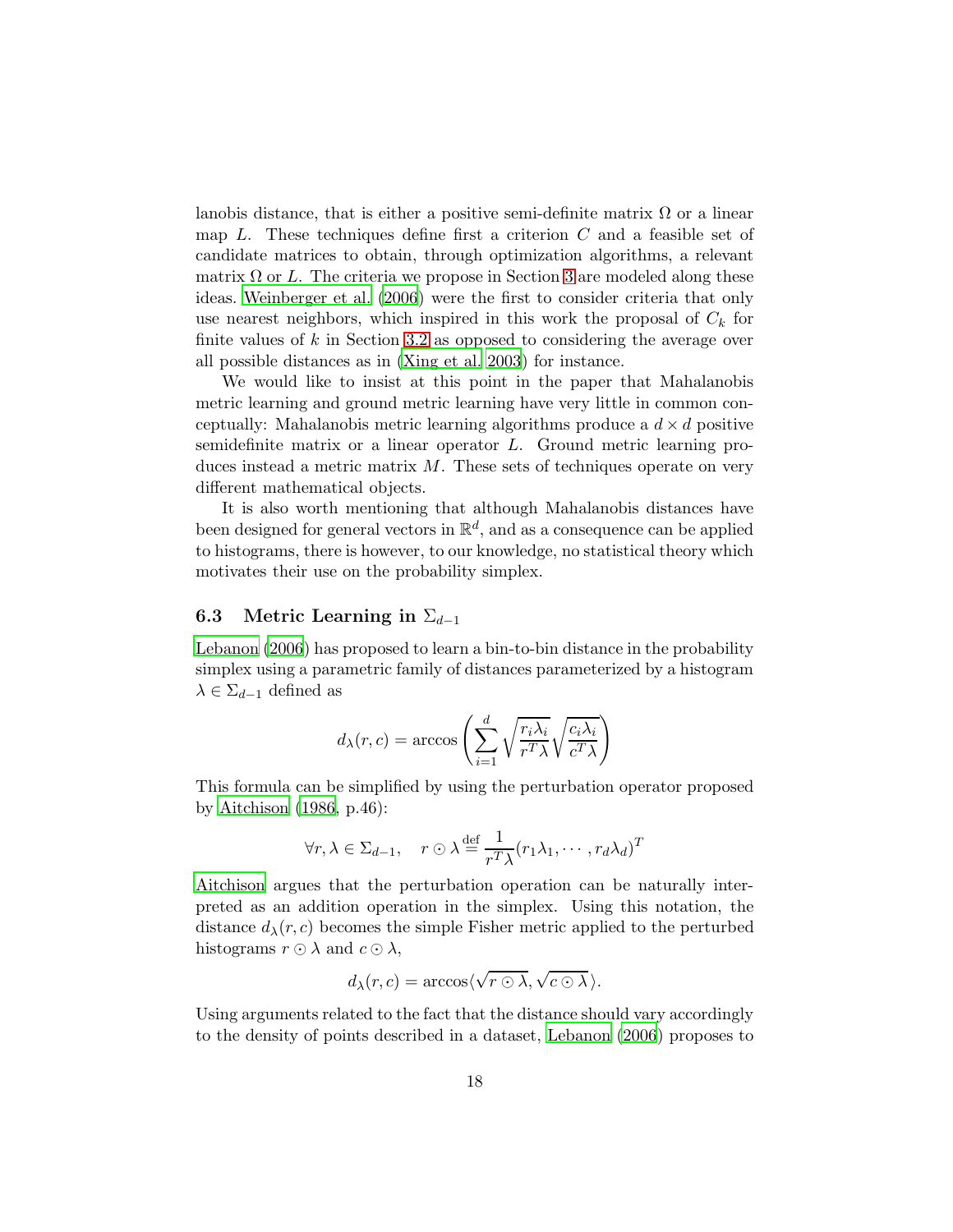learn this perturbation  $\lambda$  in a semi-supervised context, that is making only use of observed histograms but no other side-information. Because of this key distinction we do not consider this approach in the experimental section.

# <span id="page-18-0"></span>7 Experiments

We provide in this section a few details on the practical implementation of Algorithms [\(1\)](#page-8-0), [\(2\)](#page-10-0) and [\(3\)](#page-15-1). We follow by presenting empirical evidence that ground metric learning improves upon other state-of-the-art metric learning techniques when considered on normalized histograms.

### 7.1 Implementation Notes

Algorithms [\(1\)](#page-8-0), [\(2\)](#page-10-0) and [\(3\)](#page-15-1) were implemented using several optimization toolboxes. Algorithm [\(1\)](#page-8-0) requires the computation of several transportation problems. We use the *CPLEX Matlab API* implementation of network flows with warm starts to that effect. The computational gains we obtain by using the API, instead of using a function call to the *CPLEX matlab toolbox* or to the *Mosek* solver are approximately 4 fold. These benefits come from the fact that only the constraint vector in Problem [\(P0\)](#page-4-1) needs to be updated at each iteration of the first loop of Algorithm [\(1\)](#page-8-0). We use the *metricNearness* toolbox<sup>3</sup> to carry out both the projections of each inner loop iteration of Algorithm [\(2\)](#page-10-0), as well as the last minimization of Algorithm [\(3\)](#page-15-1). We compute Typical tables using the *fminunc* Matlab function, with the gradient and the Hessian of the objective of Problem [\(P5\)](#page-14-0) provided as auxiliary functions. Since *fminunc* is by definition an unconstrained solver, its solution  $(u^*, v^*)$  is kept if both  $u^*$  and  $v^*$  satisfy positivity constraints, which is the case for a large majority of pairs of histograms. Whenever these constraints are violated we optimize again this problem by using a slower constrained Newton method.

### 7.2 Images Classification Datasets

We sample randomly 2N classes taken in the Caltech-256 family of images and consider 70 images in each class. Each image is represented as a normalized histogram of GIST features, obtained using the LEAR implementation<sup>4</sup> of GIST features [\(Douze et al. 2009](#page-28-0)). These features describe 8 edge directions at mid-resolution computed for each patch of a  $4 \times 4$  grid on each

 $^3$ http://people.kyb.tuebingen.mpg.de/suvrit/work/progs/metricn.html

<sup>4</sup> http://lear.inrialpes.fr/software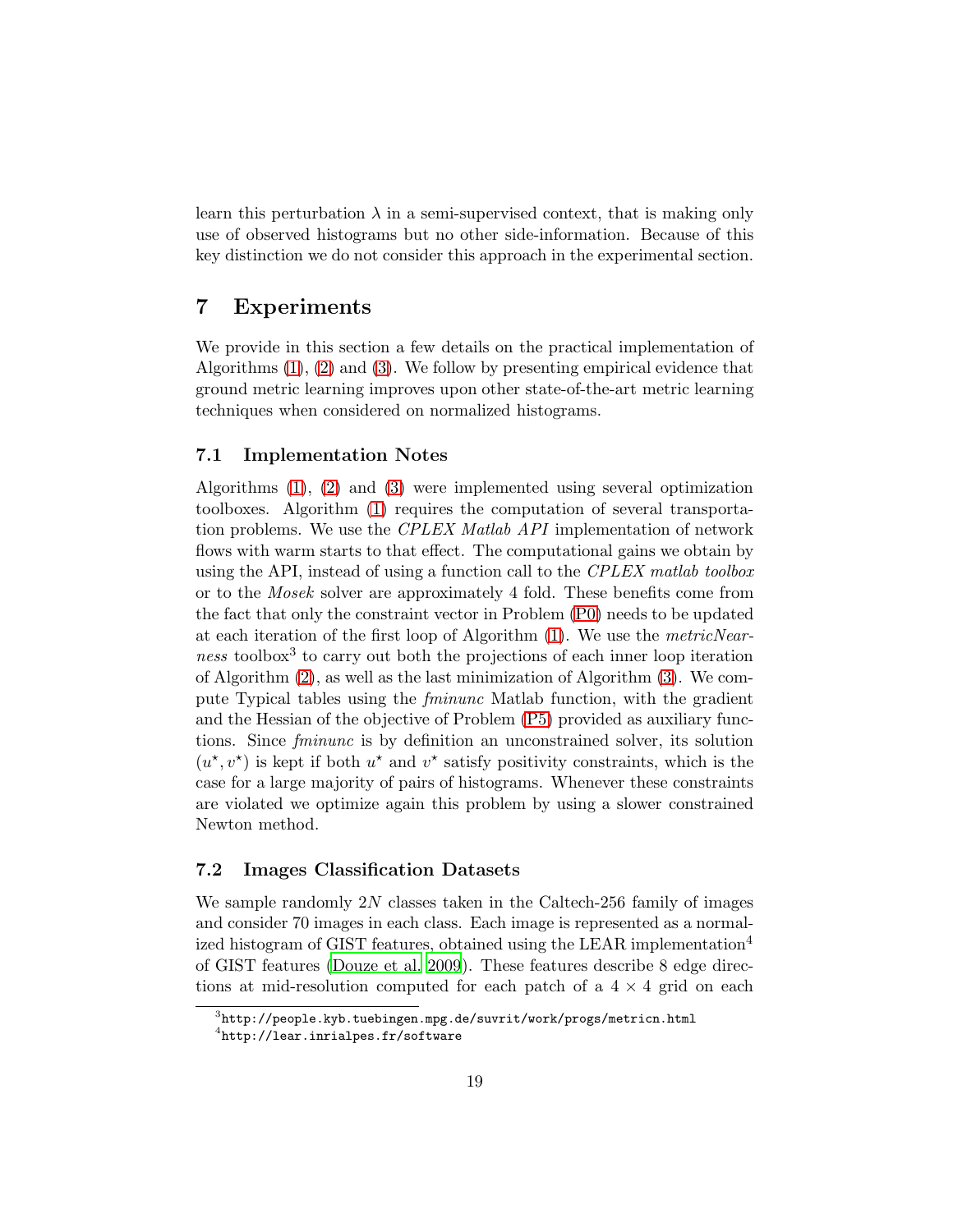image. Each feature histogram is of dimension  $d = 8 \times 4 \times 4 = 128$  and subsequently normalized to sum to one.

We split these classes into two sets of N classes,  $(a_1, \dots, a_N)$  and  $(a_{N+1}, \dots, a_{2N})$ and study the resulting  $N^2$  binary classification problems that arise from each pair of classes in

$$
\{a_1,\cdots,a_N\}\times\{a_{N+1},\cdots,a_{2N}\}.
$$

For each of these  $N^2$  binary classification task we split the  $70 + 70$  points from both classes into  $30 + 30$  points to form a training set and  $40 + 40$ points to form a test set. This amounts to having  $n = 60$  training points following the notations introduced in Section [3.1.](#page-5-1)

#### 7.3 Distances used in this benchmark

#### 7.3.1 Bin-to-bin distances

We consider the  $l_1, l_2$  and Hellinger distances on GIST features vectors,

$$
l_1(r, c) = ||r - c||_1
$$
,  $l_2(r, c) = ||r - c||_2$ ,  $\mathcal{H}(r, c) = ||\sqrt{r} - \sqrt{c}||_2$ ,

where  $\sqrt{r}$  is the vector whose coordinates are the squared root of each coordinate of r.

#### <span id="page-19-0"></span>7.3.2 Mahalanobis distances

We use the public implementations of LMNN [\(Weinberger and Saul 2009](#page-31-2)) and ITML [\(Davis et al. 2007](#page-28-4)) to learn two different Mahalanobis distances for each task. We run both algorithms with default settings, that is  $k = 3$  for LMNN and  $k = 4$  for ITML. We use these algorithms on the Hellinger representations  $\{\sqrt{r_i}, i = 1, \cdots, n\}$  of all histograms originally in the training set. We have considered this representation because the Euclidean distance of two histograms using the Hellinger map corresponds exactly to the Hellinger distance [\(Amari and Nagaoka 2001,](#page-27-2) p.57). Since the Mahalanobis distance builds upon the Euclidean distance, we argue that this representation is more adequate to learn Mahalanobis metrics in the probability simplex. The significant gain in performance observed in Figure [2](#page-24-0) that is obtained through this simple transformation confirms this intuition.

#### 7.3.3 Ground Metric Learning

We learn ground metrics using the following settings. In each classification task, and for two images  $r_i$  and  $r_j$ ,  $1 \leq i \neq j \leq 60$ , each weight  $\omega_{ij}$  is set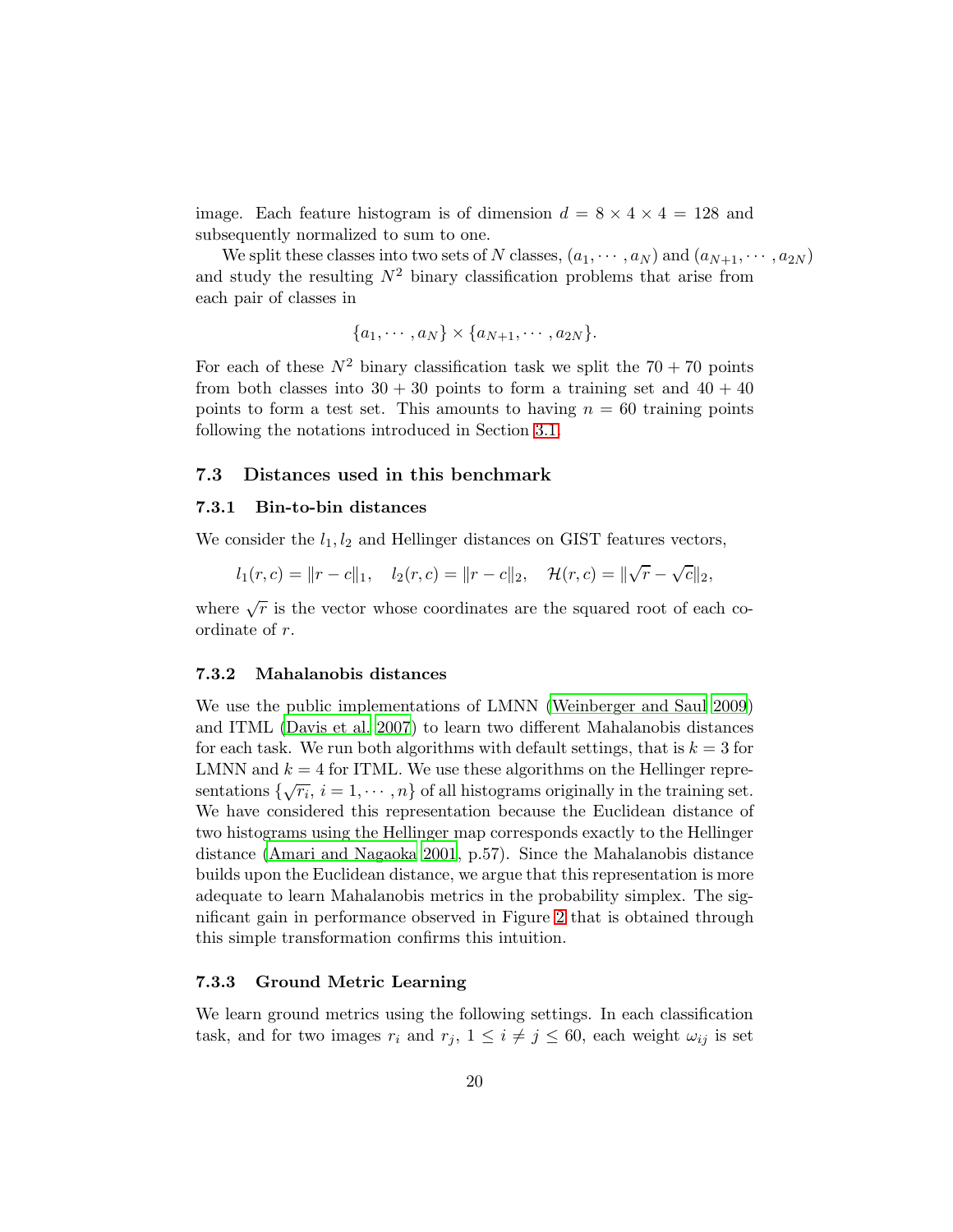to 1 if both histograms come from the same class and to −1 if they come from different classes. The weights  $\omega_{ij}$  are further normalized to ensure that  $\sum_{(i,j)\in\mathcal{E}^+}\omega_{ij}=1$  and  $\sum_{(i,j)\in\mathcal{E}^-}\omega_{ij}=-1$ . As a consequence the total sum of weights  $\sum_{(i,j)\in\mathcal{E}} \omega_{ij}$  is equal to 0. The neighborhood parameter k is set to 3 to be directly comparable to the same parameter used for ITML and LMNN. The subgradient stepsize  $t_0$  of Algorithm [\(2\)](#page-10-0) is set to  $= 0.1$ , guided by preliminary experiments and by the fact that, because of the normalization of the weights  $\omega_{ij}$  introduced above, both the current iteration  $M_k$  in Algorithm [\(2\)](#page-10-0) and the gradient steps  $\nabla_+$  or  $\nabla_-$  all have comparable norms as matrices. We perform a minimum of  $50 \times 0.8^p$  gradient steps in each inner loop and set  $p_{\text{max}}$  to 8. Each inner loop is terminated when the progress is too small, that is when the objective does not progress more than 0.75% every 6 steps, or when q reaches  $q_{\text{max}} = 200$ . We compute initial points  $M_0$ using different representative tables as described in Algorithm [\(3\)](#page-15-1). Figure [4](#page-26-0) illustrates the variation in performance for different choices of  $M_0$ . There is no "natural" distance between GIST features that we could consider. We have tried a few, taking for instance distances based on the 8 directions and  $4 \times 4 = 16$  possible locations in the grid described by the 128 GIST features, but we could not come up with one that was competitive with any of the methods considered above. This situation illustrates our claim in the introduction that GML can select agnostically a metric for features without using any prior knowledge on the features.

### 7.4 Comparison with the SVM baseline

For each distance d, we consider its exponentiated kernel  $\exp(-d/\sigma)$  and use a Support Vector Machine (SVM) classifier [\(Cortes and Vapnik 1995](#page-28-12)) on the 80 test points estimated with the 60 training points. We use the following parameter grid to train the SVM's : the regularization parameter C is selected within the range  $\{1, 10, 100\}$ ; the bandwidth parameter  $\sigma$  is selected as a multiple of the median distance d computed in the training set, that is  $\sigma$  is selected within the range  $\{.1, .2, .5, 1, 2, 5\} \times \text{med}\{d(r_i, r_j)\}\.$  We use a 4 folds (testing on left-out fold) and 2 repeats cross validation procedure on the training set to select the parameter pair that has lowest average error. Transportation distances are not negative definite in the general case, which is why we add a sufficient amount of diagonal regularization (minus the smallest negative eigenvalue) on the resulting  $60 \times 60$  Gram matrices to ensure that they are positive definite in the training phase.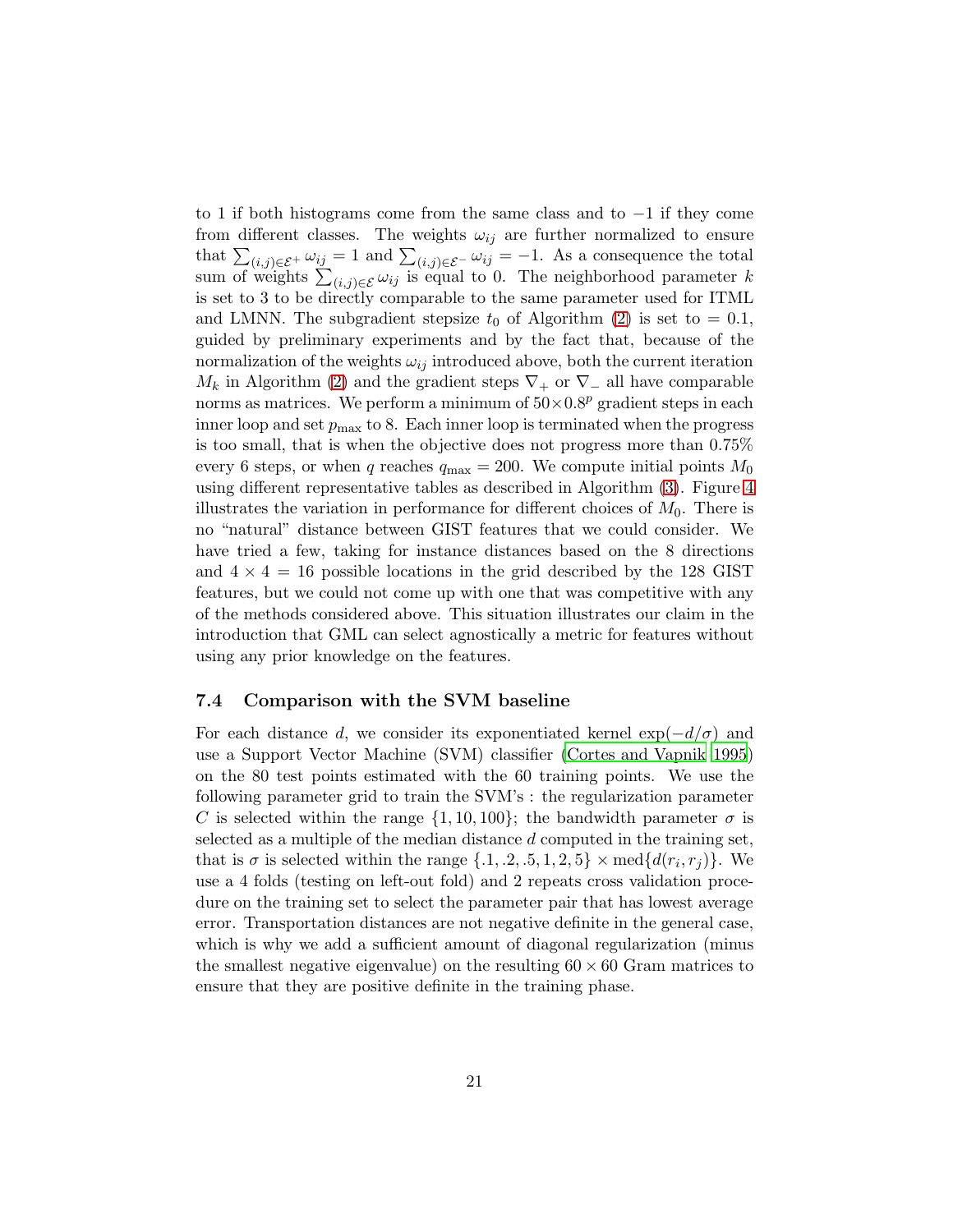

<span id="page-21-0"></span>Figure 1: (left) Accuracy of each considered distance on the test set as measured by the average proportion, for each datapoint in the test set, of points coming from the same class within its  $\kappa$  nearest neighbors. These proportions were averaged over  $25 \times 25 = 625$  classification problems using  $40 + 40$  test points in each experiment. The ground metric in GML and Mahalanobis matrices in ITML and LMNN have been learned separately using a train set of  $30 + 30$  points. (right)  $\kappa$ -NN classification error using the considered metrics and the  $30 + 30$  points in the training fold, both to compute the metrics when needed and to compare test points. These results are also averaged for  $40+40$  test points in each of the 625 classification tasks. By  $M_0 = \text{Typ}_{\infty}$  we mean that the initial point was computed using typical tables and  $k = \infty$  in Algorithm [\(3\)](#page-15-1).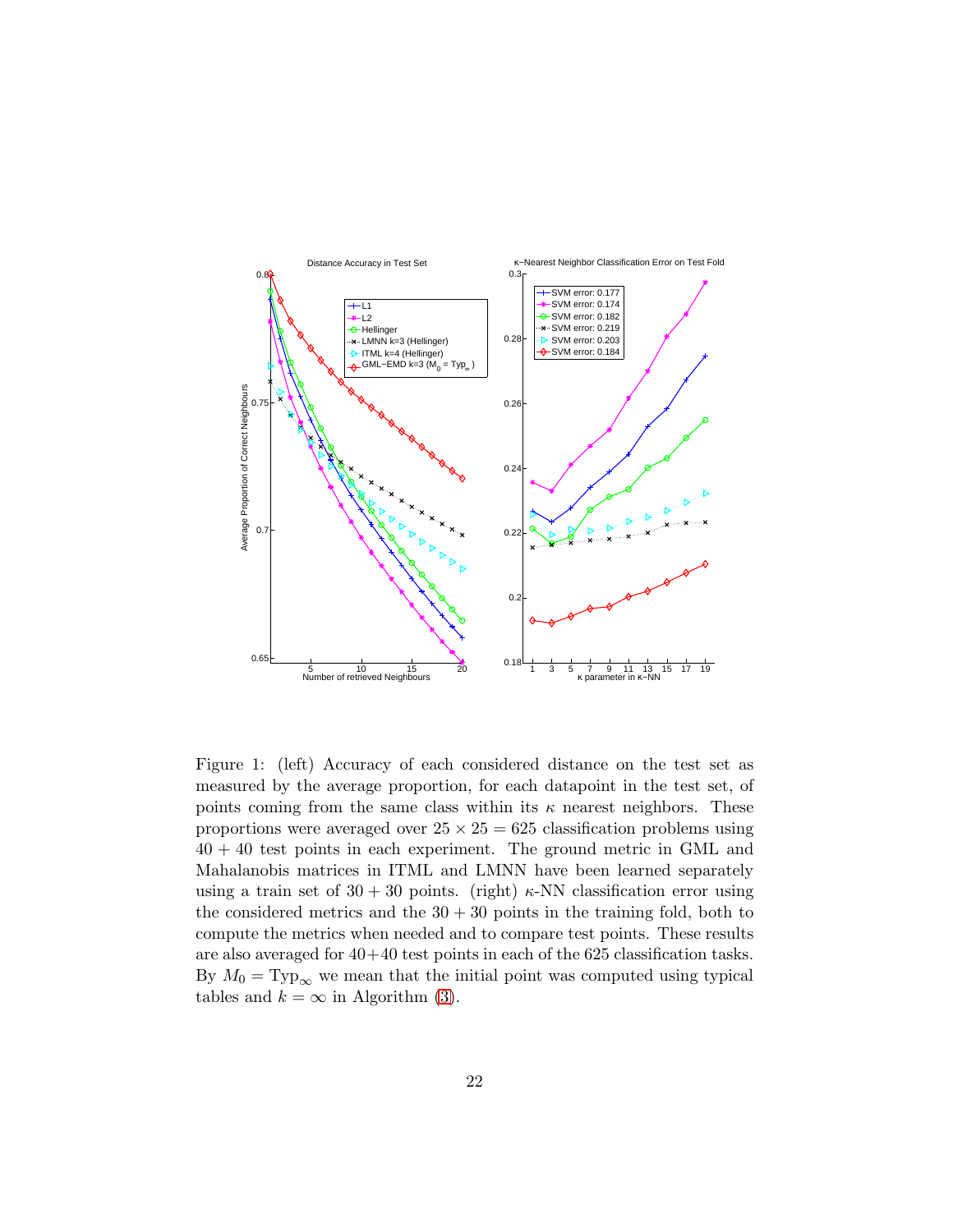#### 7.5 Results

The most important results of this experimental section are summarized in Figure [1,](#page-21-0) which displays , for all considered distances, their average recall accuracy on the test set and the average classification error using a  $\kappa$ -nearest neighbor classifier. These quantities are averaged over  $N^2 = 25^2 = 625$  binary classifications. In this figure, GML used with EMD is shown to provide, on average, the best possible performance: the left hand figure considers test points and shows that, for each point considered on its own, GML-EMD selects on average more same class points as closest neighbors than any other distance. The performance gap between GML-EMD and competing distances increases significantly as the number of retrieved neighbors is itself increased. The right hand figure displays the average error over all 625 tasks of a κ-nearest neighbor classification algorithm when considered with all distances for varying values of  $\kappa$ . In this case too, GML combined with EMD fares much better than competing distances. The average error when using a SVM with these distances is represented in the legend of the right-hand side figure. Our results agree with the general observation in metric learning that Support Vector Machines perform usually better than  $\kappa$ -nearest neighbor classifiers with learned metrics [\(Weinberger and Saul 2009](#page-31-2), Table 1). Note however that the  $\kappa$ -nearest-neighbor classifier seeded with GML-EMD has an average performance that is directly comparable with that of support vector machines seeded with the  $l_1$  or  $l_2$  kernels.

It is also worth mentioning as a side remark that the  $l_2$  distance does not perform as well as the  $l_1$  or Hellinger distances on these datasets, which validates our earlier statement that the Euclidean geometry is usually a poor choice to compare histograms directly. This intuition is further validated in Figure [2,](#page-24-0) where Mahalanobis learning algorithms are show to perform significantly better when they use the Hellinger representation of histograms.

Figure [3](#page-25-0) shows that the performance of GML can vary significantly depending on the neighborhood parameter  $k$ . We have also considered as a ground metric the initial point  $M_0 = \text{Typ}_{\infty}$  obtained by using typical tables and  $k = \infty$  with Algorithm [3.](#page-15-1) The corresponding results appear as **EMD**  $Type<sub>\infty</sub>$  curves in the figure. These curves are far below those corresponding to GML-EMD  $k = 3$  ( $M_0 = \text{Typ}_{\infty}$ ). This gap illustrates the fact that the subgradient descent performed by Algorithm [2](#page-10-0) does have a real impact on performance, and that choosing a good initial point in itself is not enough.

Finally, Figure [4](#page-26-0) reports additional performance curves for different initial points  $M_0$ . These experiments tend to show that, despite their computational overhead, [Barvinok](#page-27-1)'s typical tables seem to provide a better initial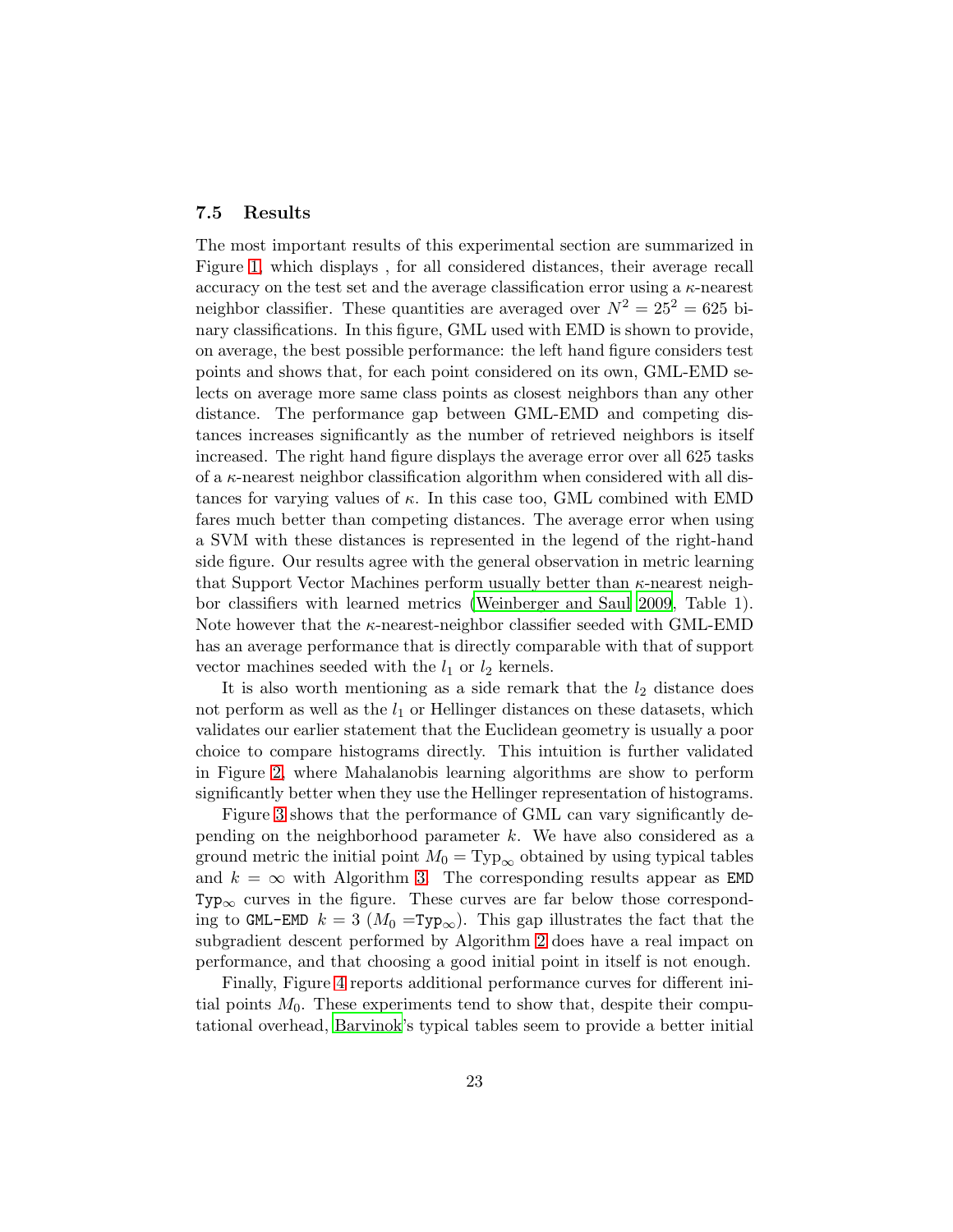point than independence tables in terms of average performance. Please note that  $N = 25$  in Figures [1](#page-21-0) and [2,](#page-24-0) and  $N = 10$  in Figures [3](#page-25-0) and [4.](#page-26-0)

# <span id="page-23-0"></span>8 Conclusion and Future Work

### 8.1 Overview

We have proposed in this paper an approach to tune adaptively the unique parameter of transportation distances, the ground metric, given a training dataset of histograms. This approach can be applied on any type of features, as long as a set of histograms along with side-information, typically labels, are provided for the algorithm to learn a good candidate for the ground metric. The algorithms performs a projected subgradient descent on a difference of convex functions, and can only find local minimizers. We propose a few initial points to compensate for this arbitrariness, and show that our approaches provide, when compared to other competing distances, a superior average performance for a large set of image binary classification tasks using GIST features histograms.

### 8.2 Ground Metric and Computational Speed

We have argued in the introduction of this paper that the ground metric was never considered so far as a parameter that could be learned from data. The ground metric has however attracted a lot of attention recently for a different reason. [Ling and Okada \(2007](#page-30-10)), [Gudmundsson et al. \(2007](#page-29-8)), [Pele and Werman \(2009](#page-30-6)), [Ba et al. \(2011](#page-27-5)) have all recently argued that the computation of the EMD can be dramatically sped up when the ground metric matrix has a certain structure. For instance, [Pele and Werman \(2009](#page-30-6)) have shown that the computation of each earth mover's distance can significantly reduced whenever the larger values of any arbitrary ground metric are thresholded to a certain level. Ground metrics that follow such constraints are attractive because they result in transportation problems which are provably faster to compute. Our work in this paper suggests on the other hand that the content (and not the structure) of the ground metric can be learned to improve classification accuracy. We believe that the combination of these two viewpoints could result in transportation distances that are both adapted to the task at hand and fast to compute. A strategy to achieve both goals would be to enforce such structural constraints on candidate metrics M when looking for minimizers of criteria  $C_k$ .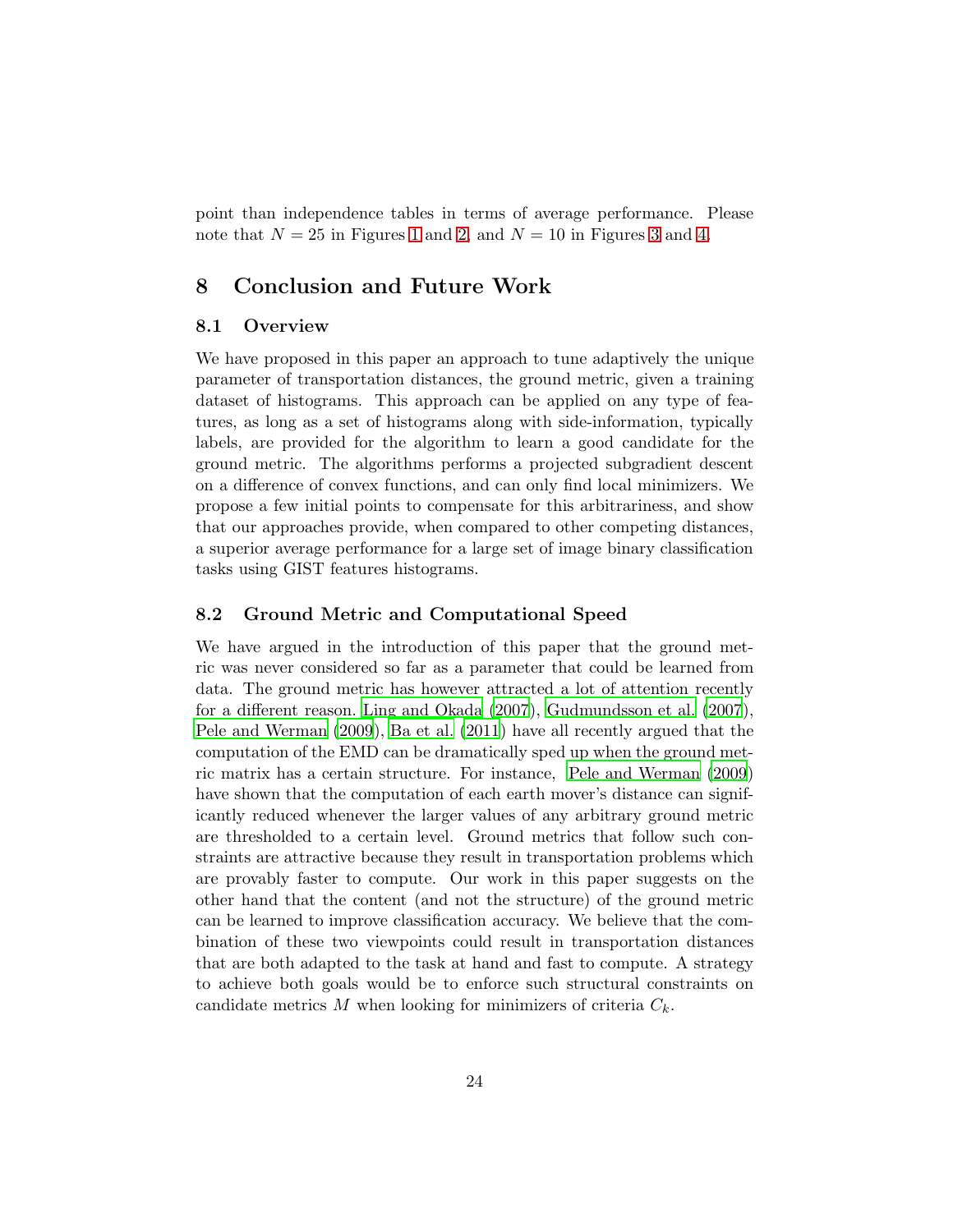

<span id="page-24-0"></span>Figure 2: The experimental setting in this figure is identical to that of Figure [1,](#page-21-0) except that only two different versions of LMNN and ITML are compared with the Hellinger distance. This figure supports our claim in Section [7.3.2](#page-19-0) that Mahalanobis learning methods work better using the Hellinger representation of histograms,  $\{\sqrt{r_i}, i = 1, \dots, n\}$ , rather than their straightforward representation in the simplex  $\{r_i\}_{i=1,\cdots,n}$ .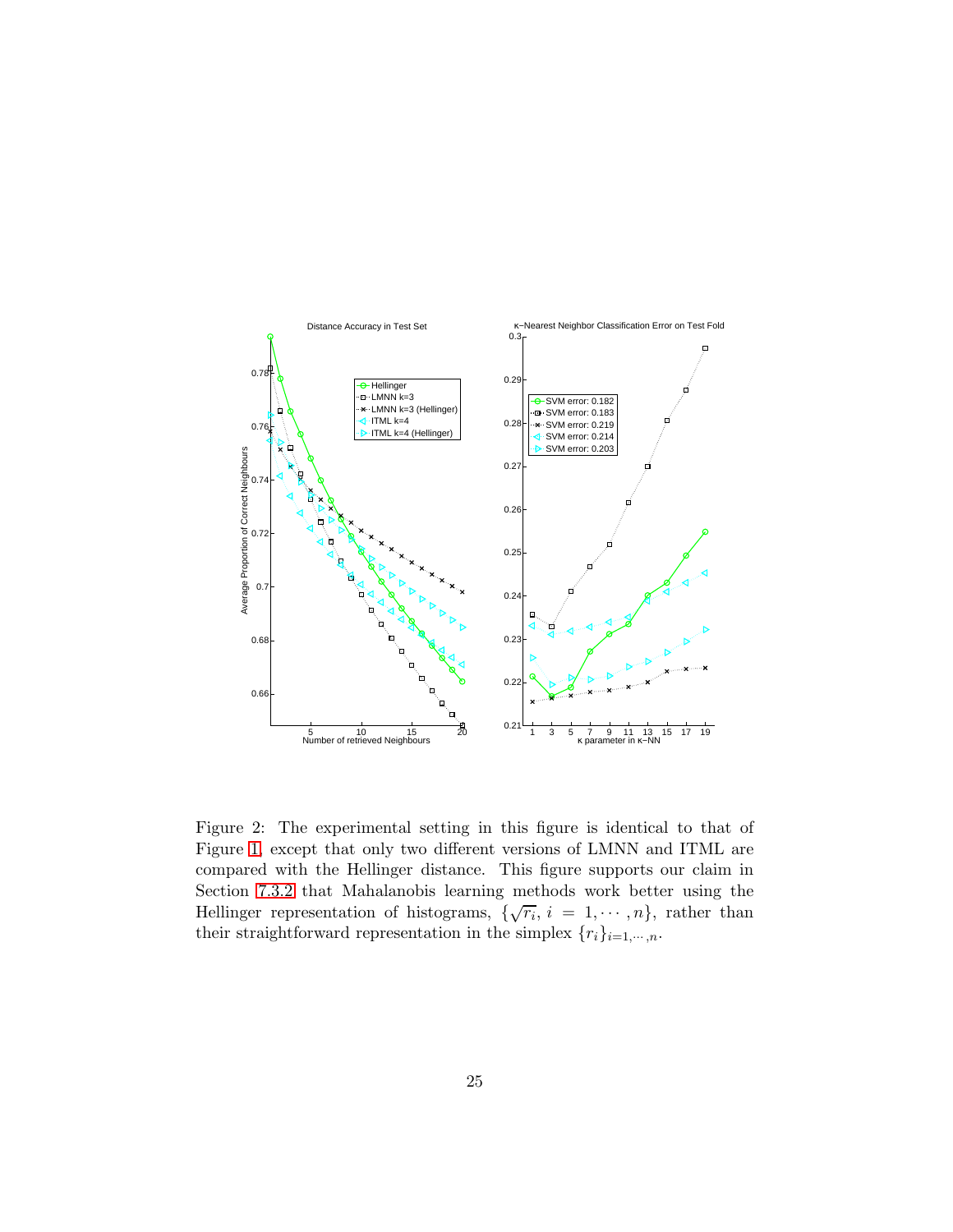

<span id="page-25-0"></span>Figure 3: Distance accuracy and  $\kappa$ -nearest neighbor classifier error for GML-EMD using different values for the neighborhood parameter  $k$ . The initialization setting  $M_0 = \text{Typ}_{\infty}$  is explained in the caption of Figure [1.](#page-21-0) The last curve, EMD Typ<sub>∞</sub> displays the results corresponding to the EMD with a ground metric set directly to the output of Algorithm [\(3\)](#page-15-1) using typical tables and  $k = \infty$ . The difference in performance between these curves and that of GML-EMD  $k = 3$ ,  $(M_0 = \text{Typ}_{\infty})$  illustrates the progress achieved by Algorithm [2.](#page-10-0) The performance curves also agree with the intuition that the GML metric set at a given neighborhood parameter k has a comparative advantage over other GML metrics when the  $\kappa$  parameter of nearest neighbor classifiers is itself close to k. The experimental setting is identical to that of Figure [1,](#page-21-0) except that experiments were averaged here over  $10 \times 10 = 100$ classification problems, instead of 625. There is no overlap between these two sets of binary classifications.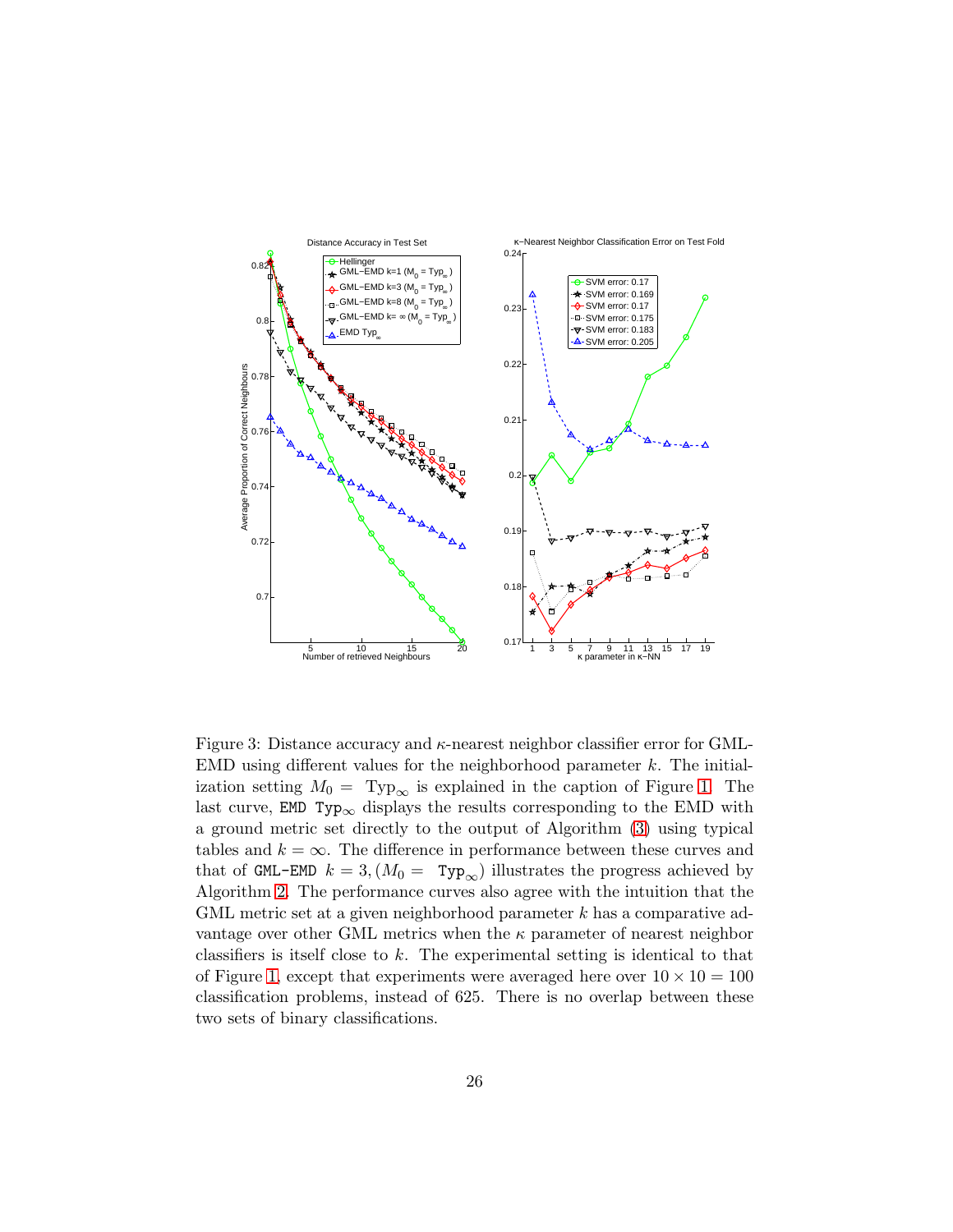

<span id="page-26-0"></span>Figure 4: Distance accuracy and  $\kappa$ -nearest neighbor performance for GML-EMD set at  $k = 3$  using different initial points described in Section [5,](#page-9-0) and particularly Section [5.3.2.](#page-13-0) This figure shows that, despite its computational overhead, initializing Algorithm [2](#page-10-0) using typical tables performs better on average than using independence tables. The experimental setting is identical to that of Figure [3.](#page-25-0)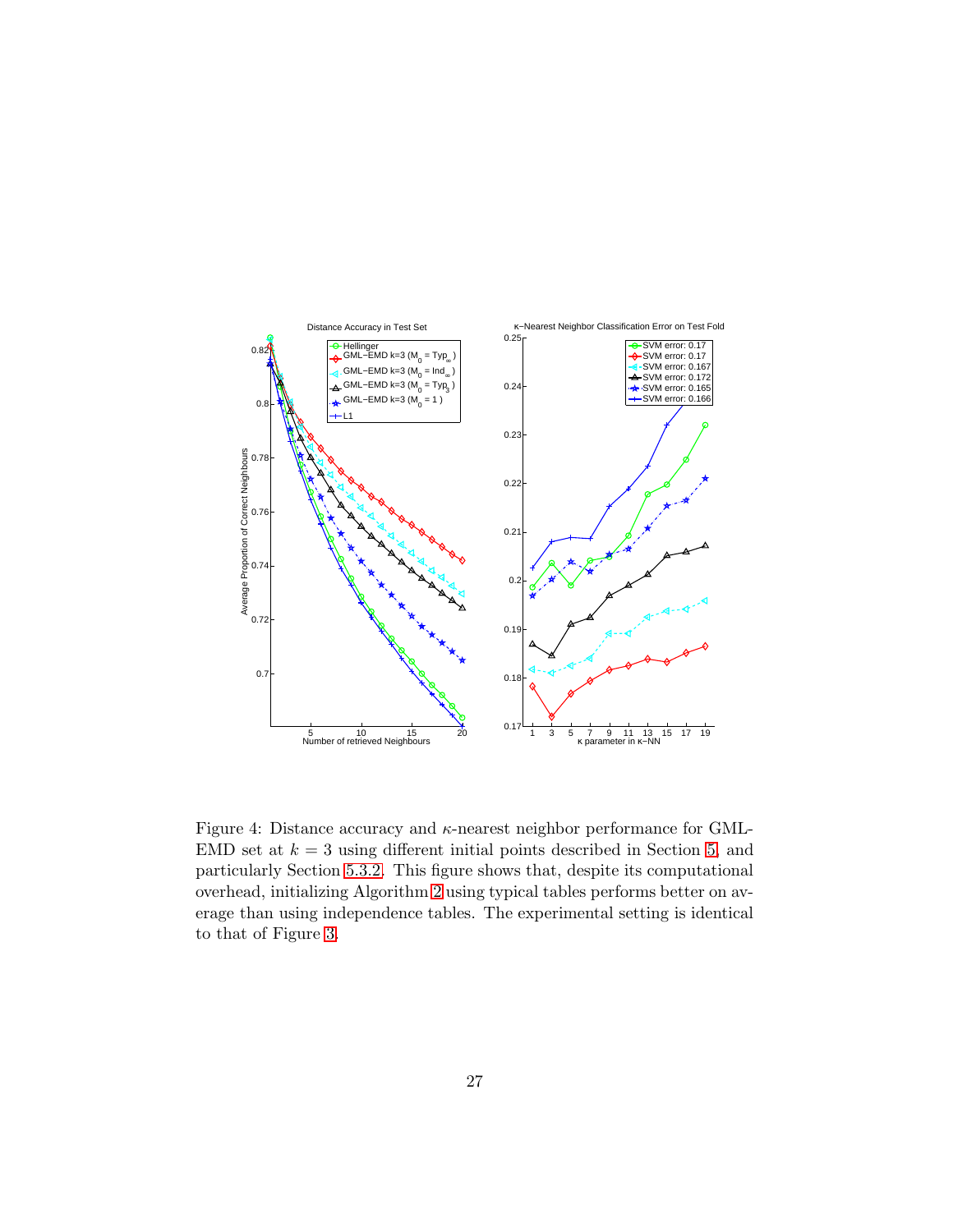The mot computationally intensive part of Algorithm [\(2\)](#page-10-0) lies in the re-peated calls to Algorithm [\(1\)](#page-8-0) which itself computes a number  $O(n^2)$  optimal transportations between pairs of histograms, where  $n$  is the size of the training set. We have used the network simplex algorithm with warm starts to carry out these computations, but faster alternatives along the lines of the implementations provided by [Pele and Werman \(2009](#page-30-6)) could provide computational improvements. The EMD is also known to accept lower bounds in particular cases. An efficient lower bound would reduce considerably the complexity of Algorithm [\(1\)](#page-8-0) by narrowing down the computation of Optimal transportations to a smaller subset of neighbor candidates.

#### 8.3 Future Applications

We have proposed in this paper a set of techniques to learn ground metrics using histograms of arbitrary features. We believe these techniques will prove useful to study histograms of latent features, such as topics [Blei and Lafferty \(2009](#page-28-2)) or Dictionaries [\(Kreutz-Delgado et al. 2003,](#page-29-9) [Mairal et al.](#page-30-11) [2009](#page-30-11), [Jenatton et al. 2010\)](#page-29-10), for which natural metrics are not always available.

# References

- <span id="page-27-0"></span>R.K. Ahuja, T.L. Magnanti, and J.B. Orlin. *Network Flows: Theory, Algorithms and Applications*. Prentice Hall, New Jersey, 1993.
- <span id="page-27-4"></span>J. Aitchison. *The statistical analysis of compositional data*. Chapman & Hall, Ltd., London, UK, UK, 1986. ISBN 0-412-28060-4.
- <span id="page-27-3"></span>J. Aitchison and J. Egozcue. Compositional data analysis: Where are we and where should we be heading? *Mathematical Geology*, 37(7):829–850, 2005.
- <span id="page-27-2"></span>Shun-Ichi Amari and Hiroshi Nagaoka. *Methods of Information Geometry*. AMS vol. 191, 2001.
- <span id="page-27-5"></span>K.D. Ba, H.L. Nguyen, H.N. Nguyen, and R. Rubinfeld. Sublinear time algorithms for earth movers distance. *Theory of Computing Systems*, 48 (2):428–442, 2011.
- <span id="page-27-1"></span>A. Barvinok. Asymptotic estimates for the number of contingency tables, integer flows, and volumes of transportation polytopes. *International Mathematics Research Notices*, 2009(2):348, 2009.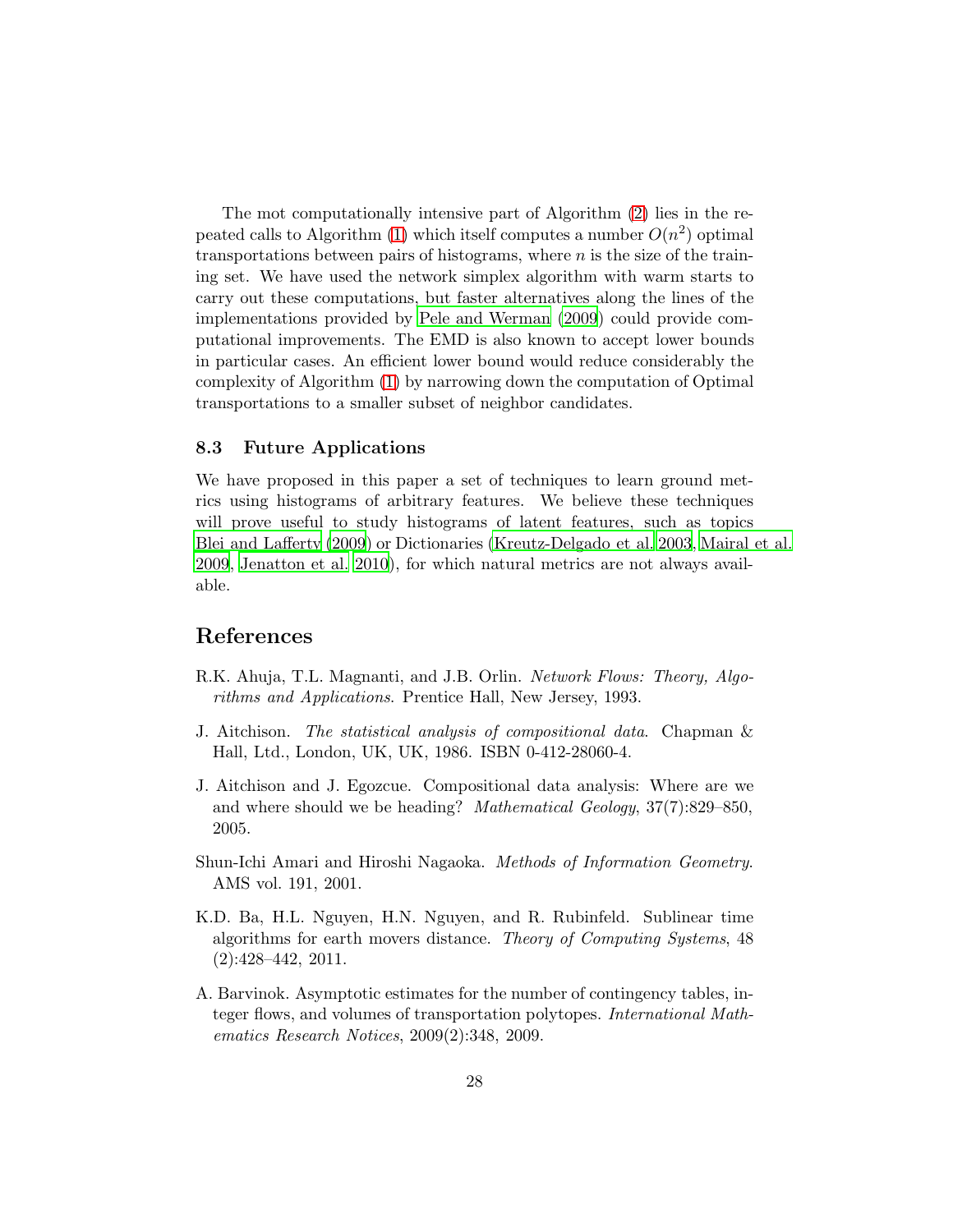- <span id="page-28-10"></span>A. Barvinok. What does a random contingency table look like? *Combinatorics, Probability and Computing*, 19(04):517–539, 2010.
- <span id="page-28-8"></span>D. Bertsimas and J.N. Tsitsiklis. *Introduction to linear optimization*. Athena Scientific, 1997.
- <span id="page-28-2"></span>D.M. Blei and J.D. Lafferty. Topic models. *Text mining: classification, clustering, and applications*, 10:71, 2009.
- <span id="page-28-1"></span>D.M. Blei, A.Y. Ng, and M.I. Jordan. Latent dirichlet allocation. *The Journal of Machine Learning Research*, 3:993–1022, 2003.
- <span id="page-28-7"></span>Stephen Boyd and Lieven Vandenberghe. *Convex Optimization*. Cambridge University Press, 2004.
- <span id="page-28-9"></span>J. Brickell, I.S. Dhillon, S. Sra, and J.A. Tropp. The metric nearness problem. *SIAM J. Matrix Anal. Appl*, 30(1):375–396, 2008.
- <span id="page-28-11"></span>O. Chapelle, P. Haffner, and V. Vapnik. SVMs for histogram based image classification. *IEEE Transactions on Neural Networks*, 10(5):1055, September 1999.
- <span id="page-28-12"></span>Corinna Cortes and Vladimir Vapnik. Support-vector networks. *Machine Learning*, 20:273–297, 1995. ISSN 0885-6125.
- <span id="page-28-4"></span>J.V. Davis, B. Kulis, P. Jain, S. Sra, and I.S. Dhillon. Information-theoretic metric learning. In *Proceedings of the 24th International Conference on Machine Learning*, pages 209–216. ACM, 2007.
- <span id="page-28-3"></span>M.M. Deza and E. Deza. *Encyclopedia of distances*. Springer Verlag, 2009.
- <span id="page-28-5"></span>Persi Diaconis and Bradley Efron. Testing for independence in a two-way table: new interpretations of the chi-square statistic. *The Annals of Statistics*, 13(3):845–913, 1985.
- <span id="page-28-0"></span>M. Douze, H. Jégou, H. Sandhawalia, L. Amsaleg, and C. Schmid. Evaluation of gist descriptors for web-scale image search. In *Proceeding of the ACM International Conference on Image and Video Retrieval*, page 19. ACM, 2009.
- <span id="page-28-6"></span>L.R. Ford and Fulkerson. *Flows in Networks*. Princeton University Press, 1962.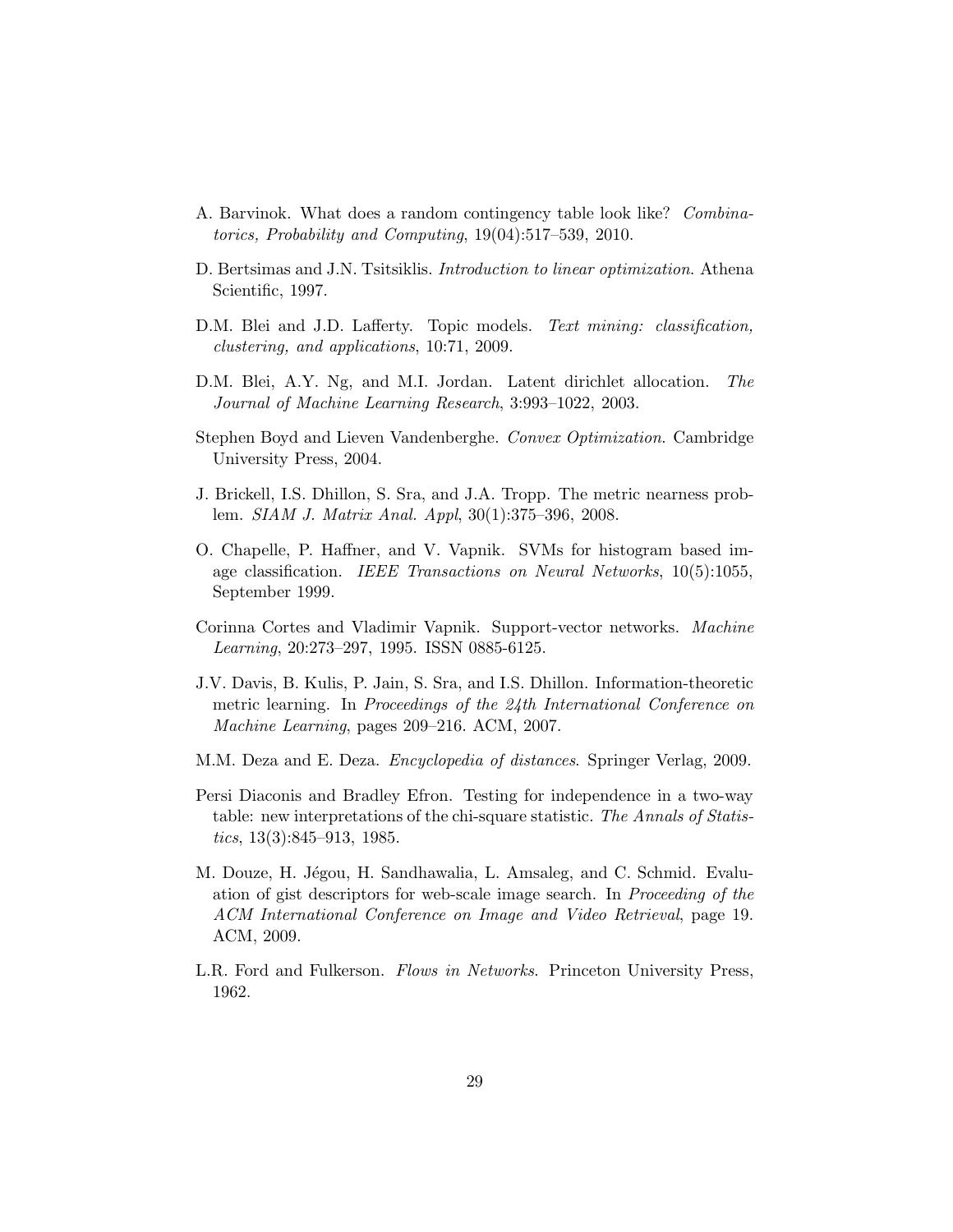- <span id="page-29-5"></span>A. Frangioni, A. Lodi, and G. Rinaldi. New approaches for optimizing over the semimetric polytope. *Mathematical programming*, 104(2):375– 388, 2005.
- <span id="page-29-6"></span>I.J. Good. Maximum entropy for hypothesis formulation, especially for multidimensional contingency tables. *The Annals of Mathematical Statistics*, pages 911–934, 1963.
- <span id="page-29-8"></span>J. Gudmundsson, O. Klein, C. Knauer, and M. Smid. Small manhattan networks and algorithmic applications for the earth movers distance. In *Proceedings of the 23rd European Workshop on Computational Geometry*, pages 174–177, 2007.
- <span id="page-29-4"></span>R. Horst and N.V. Thoai. DC programming: overview. *Journal of Optimization Theory and Applications*, 103(1):1–43, 1999.
- <span id="page-29-10"></span>R. Jenatton, J. Mairal, G. Obozinski, and F. Bach. Proximal methods for sparse hierarchical dictionary learning. In *Proceedings of the International Conference on Machine Learning (ICML)*. Citeseer, 2010.
- <span id="page-29-0"></span>Thorsten Joachims. *Learning to Classify Text Using Support Vector Machines: Methods, Theory, and Algorithms*. Kluwer Academic Publishers, 2002.
- <span id="page-29-2"></span>H. Kashima, K. Tsuda, and A. Inokuchi. Marginalized kernels between labeled graphs. In *Proceedings of the 20th ICML*, pages 321–328, 2003.
- <span id="page-29-9"></span>K. Kreutz-Delgado, J.F. Murray, B.D. Rao, K. Engan, T.W. Lee, and T.J. Sejnowski. Dictionary learning algorithms for sparse representation. *Neural computation*, 15(2):349–396, 2003.
- <span id="page-29-7"></span>Guy Lebanon. Metric learning for text documents. *IEEE Transactions on Pattern Analysis and Machine Intelligence*, 28(4):497–508, 2006. ISSN 0162-8828.
- <span id="page-29-1"></span>C. Leslie, E. Eskin, and W. S. Noble. The spectrum kernel: a string kernel for svm protein classific ation. In *Proc. of PSB 2002*, pages 564–575, 2002.
- <span id="page-29-3"></span>E. Levina and P. Bickel. The earth mover's distance is the mallows distance: some insights from statistics. In *Proceedings of the Eighth IEEE International Conference on Computer Vision*, volume 2, pages 251–256. IEEE, 2001.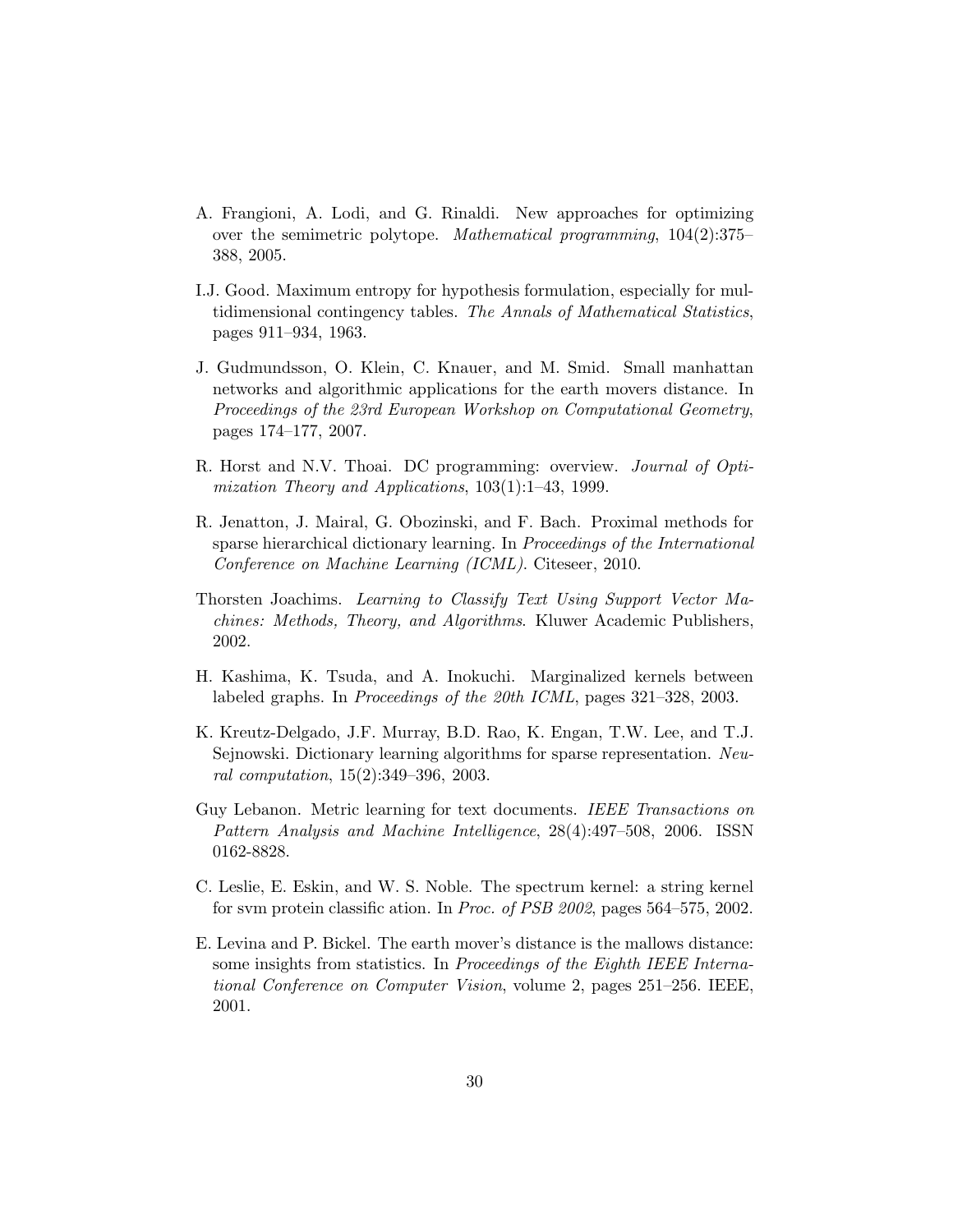- <span id="page-30-10"></span>H. Ling and K. Okada. An efficient earth mover's distance algorithm for robust histogram comparison. *IEEE transactions on Patt. An. and Mach. Intell.*, pages 840–853, 2007.
- <span id="page-30-0"></span>D.G. Lowe. Object recognition from local scale-invariant features. In *Computer Vision, 1999. The Proceedings of the Seventh IEEE International Conference on*, volume 2, pages 1150 –1157 vol.2, 1999.
- <span id="page-30-11"></span>J. Mairal, F. Bach, J. Ponce, and G. Sapiro. Online dictionary learning for sparse coding. In *Proceedings of the 26th Annual International Conference on Machine Learning*, pages 689–696. ACM, 2009.
- <span id="page-30-8"></span>CL Mallows. A note on asymptotic joint normality. *The Annals of Mathematical Statistics*, pages 508–515, 1972.
- <span id="page-30-1"></span>A. Oliva and A. Torralba. Modeling the shape of the scene: A holistic representation of the spatial envelope. *International Journal of Computer Vision*, 42(3):145–175, 2001.
- <span id="page-30-6"></span>Ofir Pele and Michael Werman. Fast and robust earth mover's distances. In *ICCV*, 2009.
- <span id="page-30-2"></span>S.T. Rachev. *Probability metrics and the stability of stochastic models*. Wiley series in probability and mathematical statistics: Applied probability and statistics. Wiley, 1991.
- <span id="page-30-7"></span>S.T. Rachev and L. R¨uschendorf. *Mass Transportation Problems: Theory*, volume 1. Springer Verlag, 1998.
- <span id="page-30-4"></span>Y. Rubner, L.J. Guibas, and C. Tomasi. The earth movers distance, multidimensional scaling, and color-based image retrieval. In *Proceedings of the ARPA Image Understanding Workshop*, pages 661–668. Citeseer, 1997.
- <span id="page-30-5"></span>Y. Rubner, C. Tomasi, and L.J. Guibas. The earth mover's distance as a metric for image retrieval. *IJCV: International Journal of Computer Vision*, 40, 2000.
- <span id="page-30-9"></span>P.D. Tao and L.T.H. An. Convex analysis approach to dc programming: Theory, algorithms and applications. *Acta Mathematica Vietnamica*, 22  $(1):289-355, 1997.$
- <span id="page-30-3"></span>Cédric Villani. *Topics in Optimal Transportation*, volume 58. AMS Graduate Studies in Mathematics, 2003.